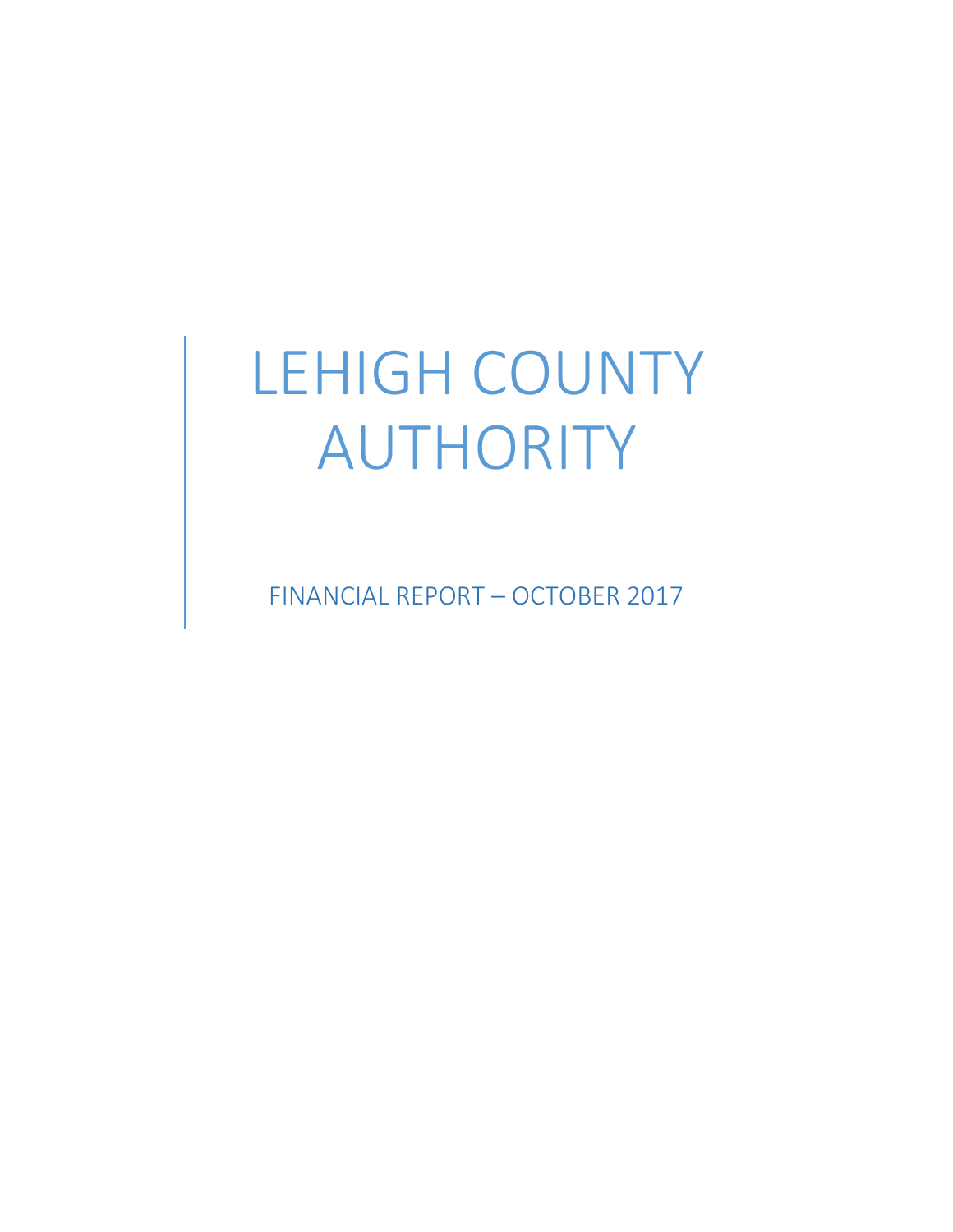# FINANCIAL REPORT OCTOBER 2017

## 1. SUMMARY

## A. Month

|                                       |            | OCTOBER 2017 |               |                   |  |            |                |            |  |  |  |  |
|---------------------------------------|------------|--------------|---------------|-------------------|--|------------|----------------|------------|--|--|--|--|
| <b>MONTH</b>                          | Actual     | Forecast     | <b>Budget</b> | <b>Prior Year</b> |  | FC Var     | <b>Bud Var</b> | PY Var     |  |  |  |  |
| <b>Income Statement</b>               |            |              |               |                   |  |            |                |            |  |  |  |  |
| Suburban Water                        | 162,146    | 94,191       | 164,864       | 28,092            |  | 67,955     | (2,718)        | 134,053    |  |  |  |  |
| Suburban Wastewater                   | (257, 602) | 153,365      | 190,771       | 372,404           |  | (410, 967) | (448, 373)     | (630,006)  |  |  |  |  |
| <b>City Division</b>                  | (729, 168) | (1,588,575)  | (449, 810)    | 210,713           |  | 859,407    | (279, 358)     | (939, 881) |  |  |  |  |
|                                       |            |              |               |                   |  |            |                |            |  |  |  |  |
| <b>Cash Flow Statement (Indirect)</b> |            |              |               |                   |  |            |                |            |  |  |  |  |
| Suburban Water                        | (667, 120) | (502, 130)   | (354, 369)    | (776, 441)        |  | (164,990)  | (312, 751)     | 109,320    |  |  |  |  |
| Suburban Wastewater                   | (229, 434) | (115, 655)   | (102, 175)    | 482,777           |  | (113, 779) | (127, 259)     | (712, 211) |  |  |  |  |
| <b>City Division</b>                  | 499,669    | (251, 501)   | 906,018       | 565,930           |  | 751,170    | (406, 349)     | (66, 260)  |  |  |  |  |
|                                       |            |              |               |                   |  |            |                |            |  |  |  |  |

#### **Net income**

Suburban water was the lone fund with a positive figure for net income in October. Suburban Wastewater and City Division were both negative for the month.

Two of the three funds have a net income that was better than forecast. Both Suburban Water and City Division had net incomes favorable to forecast while Suburban Wastewater came in unfavorable to forecast.

Suburban Water was \$68k better than forecast due to lower operating expenses and lower non-operating expenses.

Suburban Wastewater was \$411k lower than forecast due to lower operating revenues, higher operating expenses, and lower non-operating revenues.

City Division was \$859k favorable to forecast due to lower operating expenses, lower non-operating expenses, and higher interest income.

#### **Cash Flow**

City Division was the only fund with a positive figure for cash flow. Both Suburban Water and Suburban Wastewater finished with negative cash flow for the month.

Similarly, City Division was the lone fund with a favorable variance to forecast. Both Suburban Water and Suburban Wastewater came in with cash flows lower than forecast.

Suburban Water cash flow for the month was \$165k lower than forecast due, mainly, to higher capital spending.

Suburban Wastewater was \$114k lower than forecast due to lower cash from operations from lower net income with a partial offset from lower capital spending.

City Division was favorable to forecast by \$751k due, mainly, to lower capital spending.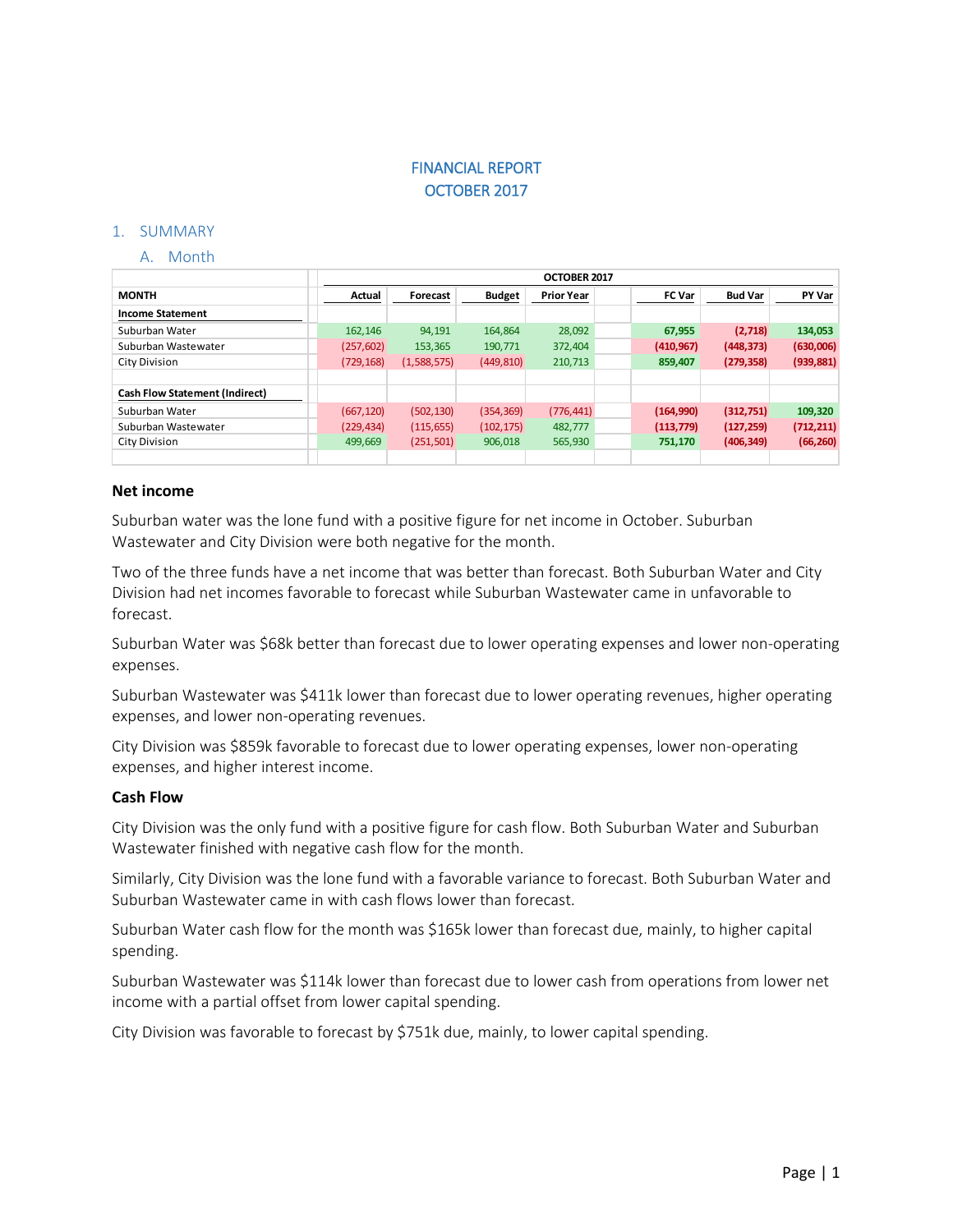#### B. YTD

|                                           | OCTOBER 2017 |               |               |                   |            |                |             |  |  |  |
|-------------------------------------------|--------------|---------------|---------------|-------------------|------------|----------------|-------------|--|--|--|
| <b>YTD</b>                                | Actual       | Forecast      | <b>Budget</b> | <b>Prior Year</b> | FC Var     | <b>Bud Var</b> | PY Var      |  |  |  |
| <b>Income Statement</b>                   |              |               |               |                   |            |                |             |  |  |  |
| Suburban Water                            | 144,575      | (128, 522)    | 98,473        | 753,208           | 273,097    | 46,102         | (608, 633)  |  |  |  |
| Suburban Wastewater                       | (57, 915)    | 187,833       | (67, 798)     | 769,271           | (245, 747) | 9,883          | (827, 186)  |  |  |  |
| City Division                             | (4,066,893)  | (9,063,204)   | (8,309,553)   | (7, 352, 695)     | 4,996,311  | 4,242,660      | 3,285,802   |  |  |  |
|                                           |              |               |               |                   |            |                |             |  |  |  |
| <b>Cash Flow Statement (Indirect)</b>     |              |               |               |                   |            |                |             |  |  |  |
| Suburban Water                            | 13,759,701   | 13,043,681    | 806,143       | (601, 638)        | 716,020    | 12,953,558     | 14,361,340  |  |  |  |
| Suburban Wastewater                       | 1,190,561    | 197,632       | 7,877,742     | 2,538,082         | 992,929    | (6,687,181)    | (1,347,521) |  |  |  |
| City Division                             | 2,962,524    | (1, 104, 322) | 736,866       | (2, 240, 276)     | 4,066,847  | 2,225,658      | 5,202,801   |  |  |  |
|                                           |              |               |               |                   |            |                |             |  |  |  |
| Debt Service Coverage Ratio               |              |               |               |                   |            |                |             |  |  |  |
| Suburban Water                            | 1.40         | 1.41          | 1.31          | 1.77              | (0.01)     | 0.09           | (0.37)      |  |  |  |
| Suburban Wastewater                       | 6.89         | 7.34          | 2.52          | 7.79              | (0.45)     | 4.37           | (0.90)      |  |  |  |
| City Division                             | 1.25         | 1.20          | 1.20          | 1.57              | 0.05       | 0.05           | (0.32)      |  |  |  |
|                                           |              |               |               |                   |            |                |             |  |  |  |
| <b>YTD Cash Flow Statement (Adjusted)</b> |              |               |               |                   |            |                |             |  |  |  |
| Suburban Water                            | (1,532,305)  | (2, 248, 325) | (5,093,857)   | (601, 638)        | 716,020    | 3,561,552      | (930, 666)  |  |  |  |
| Suburban Wastewater                       | 1,190,561    | 197,632       | (2,997,258)   | 2,538,082         | 992,929    | 4,187,819      | (1,347,521) |  |  |  |
| <b>City Division</b>                      | 2,962,524    | (1, 104, 322) | 736,866       | (2, 240, 276)     | 4,066,847  | 2,225,658      | 5,202,801   |  |  |  |

## **Net income**

Suburban Water is the lone fund with a positive net income for the year. Suburban Wastewater and City division are both negative so far for the year. Suburban Water and City Division are reporting net incomes favorable to forecast. Suburban Wastewater net income year to date is unfavorable to forecast. All three funds, however, are reporting favorable variances to budget.

Suburban Water is \$273k better than forecast and \$46k better than budget. The forecast variance is due to lower operating expenses that more than offset lower operating revenues along with lower nonoperating expenses. The favorable variance to budget is due to lower operating expenses that more than offset lower operating revenues further offset by lower non-operating revenues.

Suburban Wastewater net income is \$246k lower than forecast but \$10k better than budget. The forecast variance is due to lower operating revenues and higher operating expenses that was just slightly offset by higher non-operating revenues. The variance to budget is favorable due to lower operating expenses, lower non-operating expenses, and lower interest expense that was mostly offset by lower operating revenues.

City Division is \$5.0m favorable to forecast and \$4.2m better than budget. The significant favorable variance to forecast is due to higher operating revenues along with higher non-operating revenues and lower non-operating expenses. The significant favorable variance to budget is due to higher operating revenues, lower operating expenses, and lower non-operating expenses.

#### **Cash Flows**

All three funds are reporting a cash flow that is positive. When you look at the cash flows after adjustments for borrowing levels, all three funds are favorable with respect to forecast and all three funds are favorable with respect to budget.

Suburban Water cash flow is \$716k favorable to forecast and \$3.6m favorable to adjusted budget. The forecast variance is due to slightly lower cash from operations more than offset by lower capital spending. The budget variance is due to the same factors.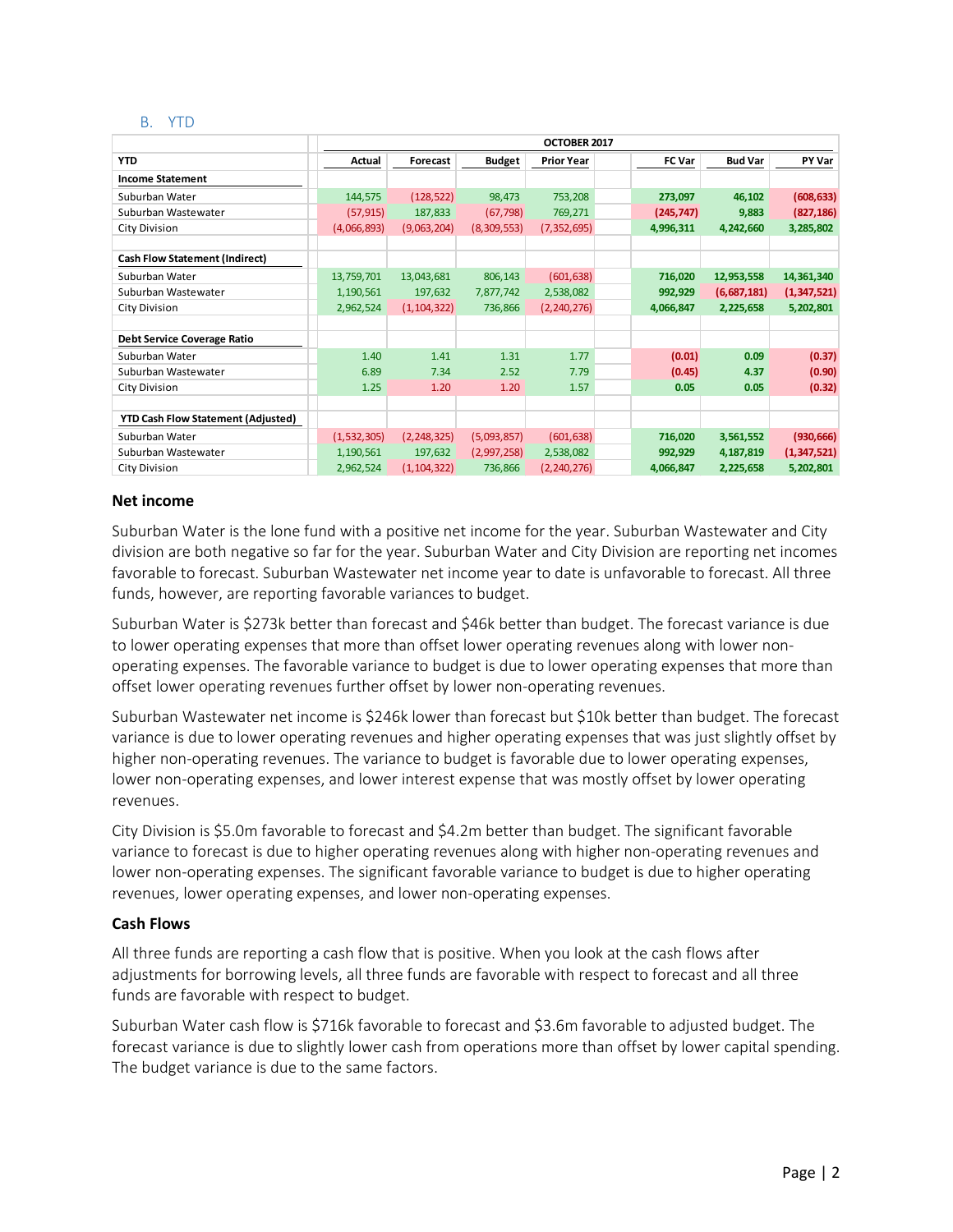Suburban Wastewater cash flow is \$993k better than forecast and \$4.2m better than adjusted budget. The forecast variance and the budget variance is due, mainly, to lower capital spending.

City Division cash flow is \$4.1m better than forecast and \$2.2m better than budget. Both variances are due to lower capital spending.

#### **Debt Service Coverage Ratio**

All three funds have a debt service coverage ratio that is better than the internal target of 1.20. Suburban Water are down a little bit to forecast but better than budget. City Division is better than forecast and better than budget.

## 2. SUBURBAN WATER

## A. Month

| <b>MONTH - SUBURBAN WATER</b>     | OCTOBER 2017 |            |               |                   |           |                |           |  |  |
|-----------------------------------|--------------|------------|---------------|-------------------|-----------|----------------|-----------|--|--|
| <b>Income Statement</b>           | Actual       | Forecast   | <b>Budget</b> | <b>Prior Year</b> | FC Var    | <b>Bud Var</b> | PY Var    |  |  |
| <b>Operating Revenues</b>         | 899,449      | 905,112    | 928,918       | 877,244           | (5,663)   | (29,469)       | 22,205    |  |  |
| Operating (Expenses)              | (718, 045)   | (781, 471) | (734,533)     | (636, 384)        | 63,426    | 16,488         | (81, 661) |  |  |
|                                   |              |            |               |                   |           |                |           |  |  |
| Operating Income                  | 181,404      | 123,641    | 194,385       | 240,860           | 57,763    | (12,981)       | (59, 456) |  |  |
|                                   |              |            |               |                   |           |                |           |  |  |
| Non-Operating Revenues (Expenses) | 104,132      | 73,407     | 66,167        | 31,014            | 30,725    | 37,965         | 73,118    |  |  |
|                                   |              |            |               |                   |           |                |           |  |  |
| Income Before Interest            | 285,536      | 197,048    | 260,552       | 271,874           | 88,488    | 24,984         | 13,662    |  |  |
|                                   |              |            |               |                   |           |                |           |  |  |
| Interest Income                   | 7,887        | 14,143     | 16,667        | 4,961             | (6, 256)  | (8,780)        | 2,926     |  |  |
| <b>Interest Expense</b>           | (131, 277)   | (117,000)  | (112, 355)    | (248,742)         | (14, 277) | (18, 922)      | 117,465   |  |  |
| <b>Capital Contributions</b>      |              |            |               |                   |           |                |           |  |  |
|                                   |              |            |               |                   |           |                |           |  |  |
| <b>NET INCOME</b>                 | 162,146      | 94,191     | 164,864       | 28,092            | 67,955    | (2,718)        | 134,053   |  |  |

Net income was positive and was \$68k better than forecast.

Operating revenues were slightly down to forecast as lower large industrial and lower industrial/commercial revenues were mostly offset by higher residential and fire service revenues.

Operating expenses were lower due to lower purchased services and lower equipment purchases.

Non-operating revenues were favorable as higher tapping fees and meter sales were partially offset by lower inspection & review fees along with lower project reimbursement revenues.

Non-operating expenses were lower due to lower expensed capital.

| <b>MONTH - SUBURBAN WATER</b>         |            | OCTOBER 2017 |               |                   |            |                |           |  |  |  |  |
|---------------------------------------|------------|--------------|---------------|-------------------|------------|----------------|-----------|--|--|--|--|
| <b>Cash Flow Statement (Indirect)</b> | Actual     | Forecast     | <b>Budget</b> | <b>Prior Year</b> | FC Var     | <b>Bud Var</b> | PY Var    |  |  |  |  |
| Net Income                            | 162,146    | 94,191       | 164.864       | 28.092            | 67,955     | (2,718)        | 134,053   |  |  |  |  |
| Add: Depreciation & Amortization      | 260,234    | 245,832      | 245,833       | 245,832           | 14,402     | 14,401         | 14,402    |  |  |  |  |
| Add: Non-Cash Interest Expense        |            | (2,000)      |               | (0)               | 2,000      |                | 0         |  |  |  |  |
| Add: Capex Charged to Expense         | 345        | 25.314       | 8.333         | 433               | (24, 969)  | (7,988)        | (88)      |  |  |  |  |
| <b>Principal Payments</b>             | (195, 676) | (139,000)    | (152, 816)    | (150, 205)        | (56, 676)  | (42, 860)      | (45, 471) |  |  |  |  |
| Investments Converting To Cash        |            |              |               |                   |            |                |           |  |  |  |  |
| New Borrowing                         |            |              |               |                   |            |                |           |  |  |  |  |
| Capital Expenditures                  | (894, 169) | (726,467)    | (620, 583)    | (900, 592)        | (167, 702) | (273, 586)     | 6,423     |  |  |  |  |
|                                       |            |              |               |                   |            |                |           |  |  |  |  |
| <b>NET FUND CASH FLOWS</b>            | (667, 120) | (502,130)    | (354, 369)    | (776, 441)        | (164,990)  | (312, 751)     | 109,320   |  |  |  |  |

Cash flow for the month was negative and was \$165k lower than forecast with favorable variances on cash flows from operations more than offset by higher principal payments and higher capital spending.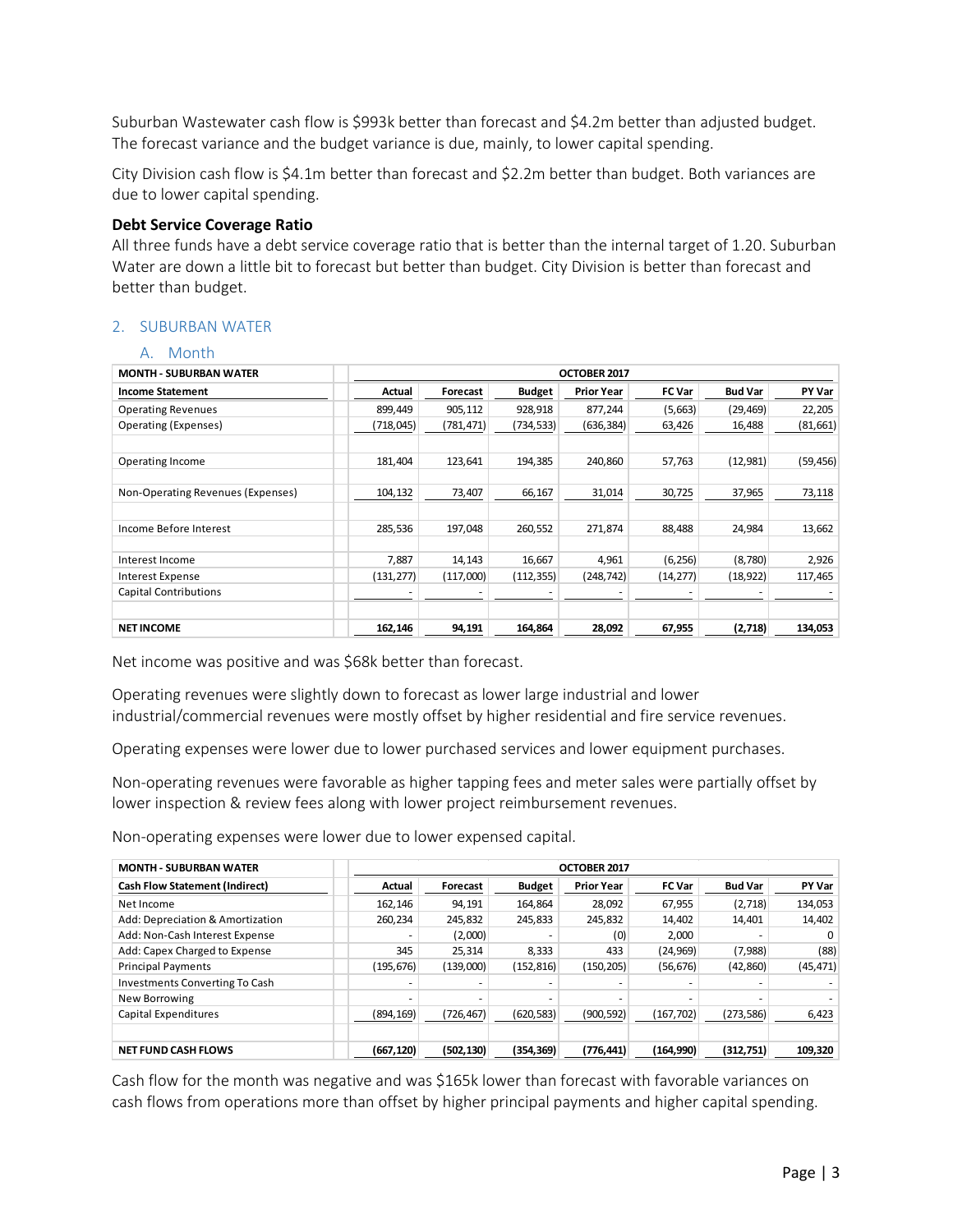#### B. YTD

| <b>YTD - SUBURBAN WATER</b>       | OCTOBER 2017 |             |             |                   |            |                |            |  |  |
|-----------------------------------|--------------|-------------|-------------|-------------------|------------|----------------|------------|--|--|
| <b>Income Statement</b>           | Actual       | Forecast    | Budget      | <b>Prior Year</b> | FC Var     | <b>Bud Var</b> | PY Var     |  |  |
| <b>Operating Revenues</b>         | 7,505,740    | 7,718,639   | 7,739,013   | 7,446,014         | (212, 899) | (233,273)      | 59,726     |  |  |
| Operating (Expenses)              | (6,739,881)  | (7,034,792) | (7,345,330) | (6, 176, 053)     | 294,911    | 605,449        | (563, 828) |  |  |
|                                   |              |             |             |                   |            |                |            |  |  |
| Operating Income                  | 765,859      | 683,847     | 393,683     | 1,269,961         | 82,012     | 372,176        | (504, 102) |  |  |
|                                   |              |             |             |                   |            |                |            |  |  |
| Non-Operating Revenues (Expenses) | 615,051      | 444,072     | 661,670     | 476,996           | 170,979    | (46, 619)      | 138,055    |  |  |
|                                   |              |             |             |                   |            |                |            |  |  |
| Income Before Interest Expense    | 1,380,909    | 1,127,918   | 1,055,353   | 1,746,957         | 252,991    | 325,556        | (366, 047) |  |  |
|                                   |              |             |             |                   |            |                |            |  |  |
| Interest Income                   | 71,276       | 96,429      | 166,670     | 47,288            | (25, 153)  | (95, 394)      | 23,989     |  |  |
| <b>Interest Expense</b>           | (1,307,611)  | (1,352,870) | (1,123,550) | (1,041,036)       | 45,259     | (184,061)      | (266, 574) |  |  |
| <b>Capital Contributions</b>      |              |             |             |                   |            |                |            |  |  |
|                                   |              |             |             |                   |            |                |            |  |  |
| <b>NET INCOME</b>                 | 144,575      | (128, 522)  | 98,473      | 753,208           | 273,097    | 46,102         | (608, 633) |  |  |

Net income for the year so far is positive and \$273k better than forecast and \$46k better than budget.

#### **Compared to Forecast**

Operating revenues are down due to lower large industrial, lower industrial/commercial, lower residential, and lower public fire service revenues.

Operating expenses are lower due to lower spending on maintenance services, water purchases, and equipment purchases.

Non-operating revenues are unfavorable due to lower inspection & plan review fees and lower project reimbursement revenues with a slight offset from higher meter sales.

Non-operating expenses are favorable due to lower expensed capital.

Interest income was lower than forecast and interest expense was lower.

#### **Compared to budget**

Operating revenues are down with lower large industrial and lower residential revenues partially offset by higher industrial/commercial revenues and higher private fire service revenues.

Operating expenses are lower due to lower spending on maintenance services, water purchases, miscellaneous services, and equipment purchases.

Non-operating revenues are lower due to lower inspection & review fees and lower project reimbursement revenues.

Non-operating expenses are favorable due to lower expenses capex.

Interest income is down to budget, while interest expense is higher on higher borrowing.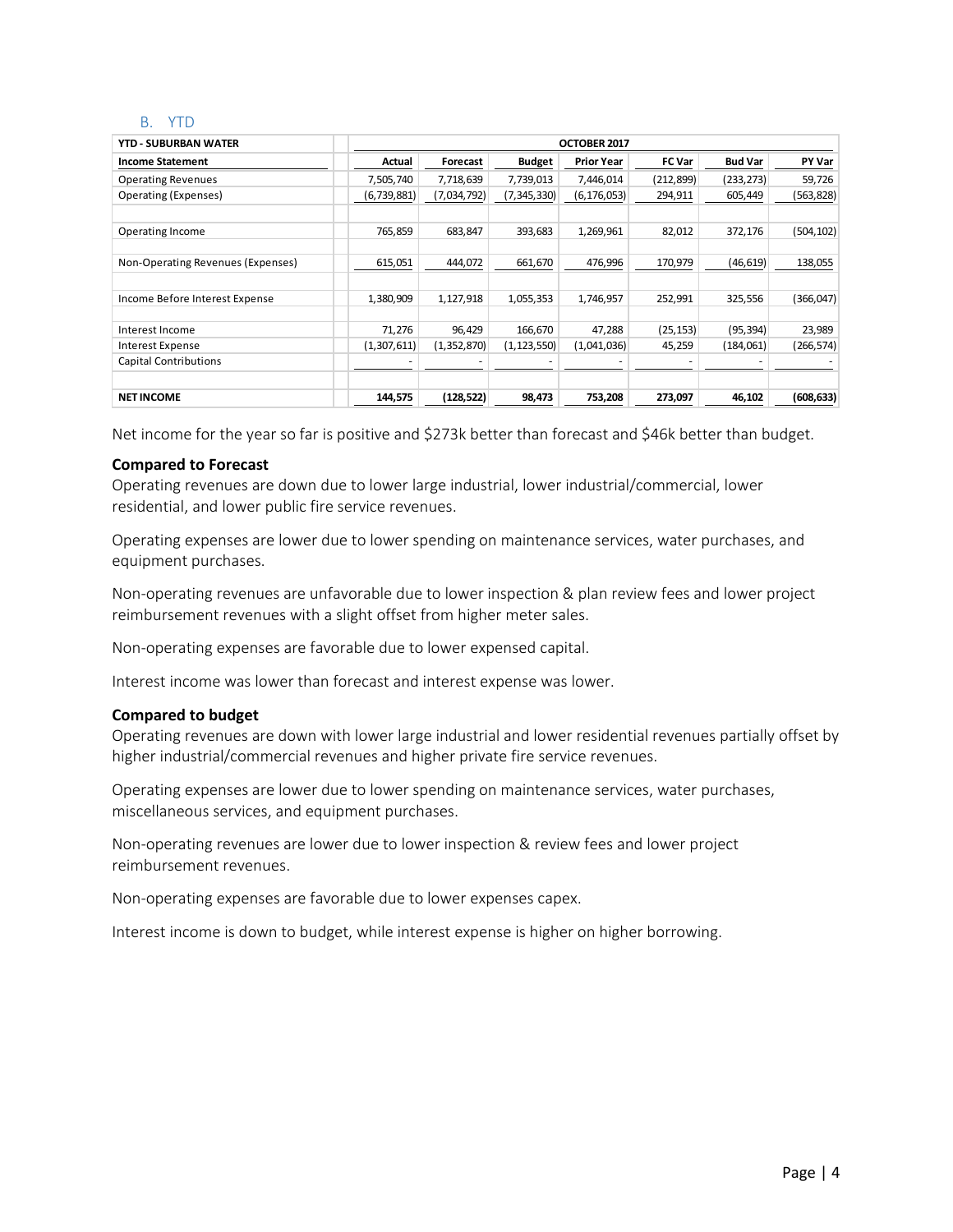| <b>YTD - SUBURBAN WATER</b>           | OCTOBER 2017 |             |               |                   |               |                |            |  |  |
|---------------------------------------|--------------|-------------|---------------|-------------------|---------------|----------------|------------|--|--|
| <b>Cash Flow Statement (Indirect)</b> | Actual       | Forecast    | <b>Budget</b> | <b>Prior Year</b> | <b>FC Var</b> | <b>Bud Var</b> | PY Var     |  |  |
| Net Income                            | 144,575      | (128, 522)  | 98,473        | 753,208           | 273,097       | 46,102         | (608, 633) |  |  |
| Add: Depreciation & Amortization      | 2,472,722    | 2,458,320   | 2,458,330     | 2,458,320         | 14,402        | 14,392         | 14,402     |  |  |
| Add: Non-Cash Interest Expense        | (105, 776)   | (8,000)     |               | (0)               | (97, 776)     | (105, 776)     | (105, 776) |  |  |
| Add: Capex Charged to Expense         | 5,611        | 253,137     | 83,330        | 3,532             | (247,526)     | (77, 719)      | 2,080      |  |  |
| <b>Principal Payments</b>             | (1,358,924)  | (1,358,596) | (1,528,160)   | (1,365,810)       | (329)         | 169,236        | 6,886      |  |  |
| Investments Converting To Cash        |              |             |               |                   |               |                |            |  |  |
| New Borrowing                         | 15,292,006   | 15,292,006  | 5,900,000     | ٠                 | -             | 9,392,006      | 15,292,006 |  |  |
| Capital Expenditures                  | (2,690,513)  | (3,464,664) | (6, 205, 830) | (2,450,888)       | 774,151       | 3,515,317      | (239, 625) |  |  |
| <b>NET FUND CASH FLOWS</b>            | 13,759,701   | 13,043,681  | 806,143       | (601, 638)        | 716,020       | 12,953,558     | 14,361,340 |  |  |

If we adjust the cash flows for all of the differences created by borrowing variances, cash flow so far this year would be -\$1,532k but would be \$716k favorable to forecast and \$3.6m favorable to budget.

Compared to forecast, cash flows are up on lower capital spending.

Compared to budget, cash flows are better due to lower capital spending as well.

## 3. SUBURBAN WASTEWATER

#### A. Month

| <b>MONTH - SUBURBAN WASTEWATER</b> | OCTOBER 2017 |             |               |                   |            |                |            |  |  |
|------------------------------------|--------------|-------------|---------------|-------------------|------------|----------------|------------|--|--|
| <b>Income Statement</b>            | Actual       | Forecast    | <b>Budget</b> | <b>Prior Year</b> | FC Var     | <b>Bud Var</b> | PY Var     |  |  |
| <b>Operating Revenues</b>          | 1,485,208    | 1,755,267   | 1,732,187     | 1,831,055         | (270,059)  | (246,979)      | (345,847)  |  |  |
| Operating (Expenses)               | (1,690,362)  | (1,642,270) | (1, 546, 447) | (1, 455, 338)     | (48,092)   | (143, 915)     | (235,025)  |  |  |
|                                    |              |             |               |                   |            |                |            |  |  |
| Operating Income                   | (205, 154)   | 112,997     | 185,740       | 375,717           | (318, 151) | (390, 894)     | (580,871)  |  |  |
|                                    |              |             |               |                   |            |                |            |  |  |
| Non-Operating Revenues (Expenses)  | (35, 113)    | 58,010      | 66,083        | 13,467            | (93,123)   | (101,196)      | (48,580)   |  |  |
|                                    |              |             |               |                   |            |                |            |  |  |
| Income Before Interest Expense     | (240,267)    | 171,007     | 251,823       | 389,184           | (411,274)  | (492,090)      | (629, 452) |  |  |
|                                    |              |             |               |                   |            |                |            |  |  |
| Interest Income                    | 301          | 389         | 9,917         | 506               | (88)       | (9,616)        | (205)      |  |  |
| Interest Expense                   | (17, 636)    | (18,031)    | (70, 969)     | (17, 286)         | 395        | 53,333         | (349)      |  |  |
| <b>Capital Contributions</b>       |              |             |               |                   |            |                |            |  |  |
|                                    |              |             |               |                   |            |                |            |  |  |
| <b>NET INCOME</b>                  | (257, 602)   | 153,365     | 190,771       | 372,404           | (410, 967) | (448, 373)     | (630,006)  |  |  |

Net income was negative and was \$411k worse than forecast.

Operating revenues were lower than forecast across most of the revenue categories except for a favorable variance on excess removal credits.

Operating expenses were unfavorable as well with higher spending on purchased services.

Non-operating revenues were lower due to lower tapping fees.

Non-operating expenses were only slightly favorable to forecast.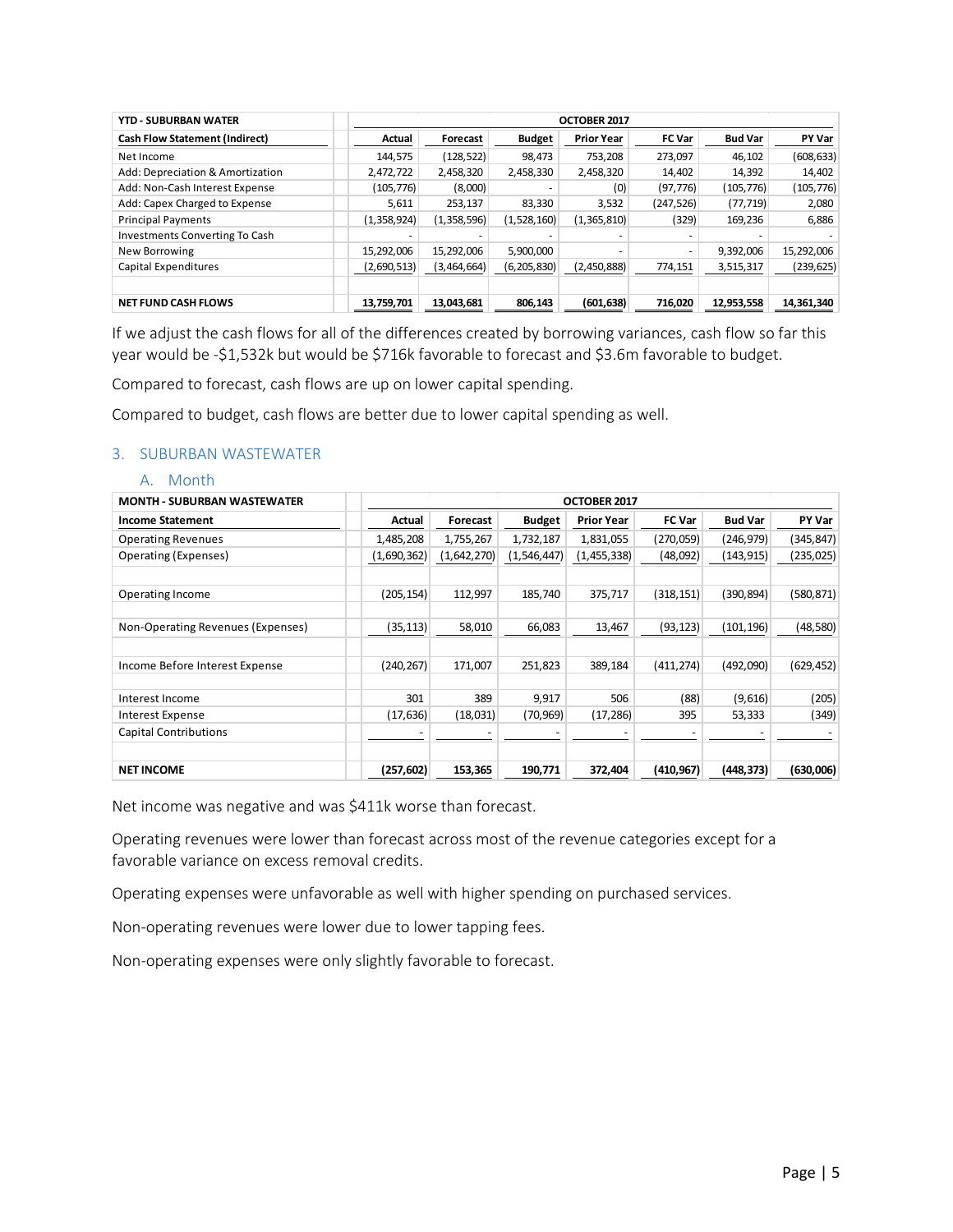| <b>MONTH - SUBURBAN WASTEWATER</b>    |            | OCTOBER 2017 |               |                   |               |                |           |  |  |
|---------------------------------------|------------|--------------|---------------|-------------------|---------------|----------------|-----------|--|--|
| <b>Cash Flow Statement (Indirect)</b> | Actual     | Forecast     | <b>Budget</b> | <b>Prior Year</b> | <b>FC Var</b> | <b>Bud Var</b> | PY Var    |  |  |
| Net Income                            | (257, 602) | 153,365      | 190,771       | 372.404           | (410, 967)    | (448, 373)     | (630,006) |  |  |
| Add: Depreciation & Amortization      | 364,694    | 364,694      | 327,083       | 334,133           |               | 37,611         | 30,561    |  |  |
| Add: Non-Cash Interest Expense        | 2,741      | 2,847        |               | 3,001             | (106)         | 2.741          | (260)     |  |  |
| Add: Capex Charged to Expense         |            | 86           | 25,000        | 993               | (86)          | (25,000)       | (993)     |  |  |
| <b>Principal Payments</b>             | (67, 106)  | (39,500)     | (93, 946)     | (42, 262)         | (27, 606)     | 26,840         | (24, 844) |  |  |
| <b>Investments Converting To Cash</b> |            |              |               |                   |               |                |           |  |  |
| New Borrowing                         |            |              |               |                   |               |                |           |  |  |
| Capital Expenditures                  | (272, 161) | (597, 147)   | (551,083)     | (185, 493)        | 324,986       | 278,922        | (86, 668) |  |  |
|                                       |            |              |               |                   |               |                |           |  |  |
| <b>NET FUND CASH FLOWS</b>            | (229,434)  | (115, 655)   | (102, 175)    | 482,777           | (113, 779)    | (127, 259)     | (712,211) |  |  |

Cash flows were negative and unfavorable to forecast due to lower cash generated from operations with some help from lower capital spending to offset somewhat.

#### B. YTD

| <b>YTD - SUBURBAN WASTEWATER</b>  |              | OCTOBER 2017   |                |                   |               |                |             |  |  |
|-----------------------------------|--------------|----------------|----------------|-------------------|---------------|----------------|-------------|--|--|
| <b>Income Statement</b>           | Actual       | Forecast       | <b>Budget</b>  | <b>Prior Year</b> | <b>FC Var</b> | <b>Bud Var</b> | PY Var      |  |  |
| <b>Operating Revenues</b>         | 14, 160, 334 | 14,381,848     | 15,346,362     | 15,254,783        | (221, 514)    | (1, 186, 028)  | (1,094,448) |  |  |
| Operating (Expenses)              | (15,038,362) | (14, 927, 700) | (15, 464, 470) | (15,448,832)      | (110, 662)    | 426,108        | 410,470     |  |  |
|                                   |              |                |                |                   |               |                |             |  |  |
| Operating Income                  | (878, 027)   | (545, 851)     | (118, 108)     | (194,050)         | (332, 176)    | (759, 919)     | (683, 978)  |  |  |
|                                   |              |                |                |                   |               |                |             |  |  |
| Non-Operating Revenues (Expenses) | 995,501      | 910,104        | 660,830        | 1,127,223         | 85,398        | 334,671        | (131, 722)  |  |  |
|                                   |              |                |                |                   |               |                |             |  |  |
| Income Before Interest Expense    | 117,474      | 364,253        | 542,722        | 933,174           | (246, 777)    | (425, 248)     | (815, 699)  |  |  |
|                                   |              |                |                |                   |               |                |             |  |  |
| Interest Income                   | 3,534        | 3,891          | 99,170         | 7,860             | (357)         | (95, 636)      | (4, 326)    |  |  |
| Interest Expense                  | (178, 924)   | (180, 311)     | (709,690)      | (171, 763)        | 1,387         | 530,766        | (7, 161)    |  |  |
| <b>Capital Contributions</b>      |              |                |                |                   |               |                |             |  |  |
|                                   |              |                |                |                   |               |                |             |  |  |
| <b>NET INCOME</b>                 | (57,915)     | 187,833        | (67, 798)      | 769,271           | (245, 747)    | 9,883          | (827, 186)  |  |  |

For the year, net income is negative and is \$246k lower than forecast but \$10k better than budget.

#### **Compared to forecast**

Operating revenues are unfavorable across the signatories and the Wastewater Treatment Plant.

Operating expenses are unfavorable due to higher treatment & transportation costs with some favorable offset from lower maintenance services and lower contract operator costs.

Non-operating revenues are higher due to higher tapping fees.

Non-operating expenses are about in line with forecast.

Interest income/expenses are relative close to forecast.

#### **Compared to budget**

Operating revenues are down to budget with major unfavorable variances in the Wastewater Treatment Plant for hauler fees, and industrial charges that are partially offset by favorable variances from the signatory group.

Operating expenses are down to budget with most of that coming from lower spending on maintenance services and contract operator costs with some offset from higher treatment & transportation costs.

Non-operating revenues (expenses) are favorable to budget due to higher tapping fees.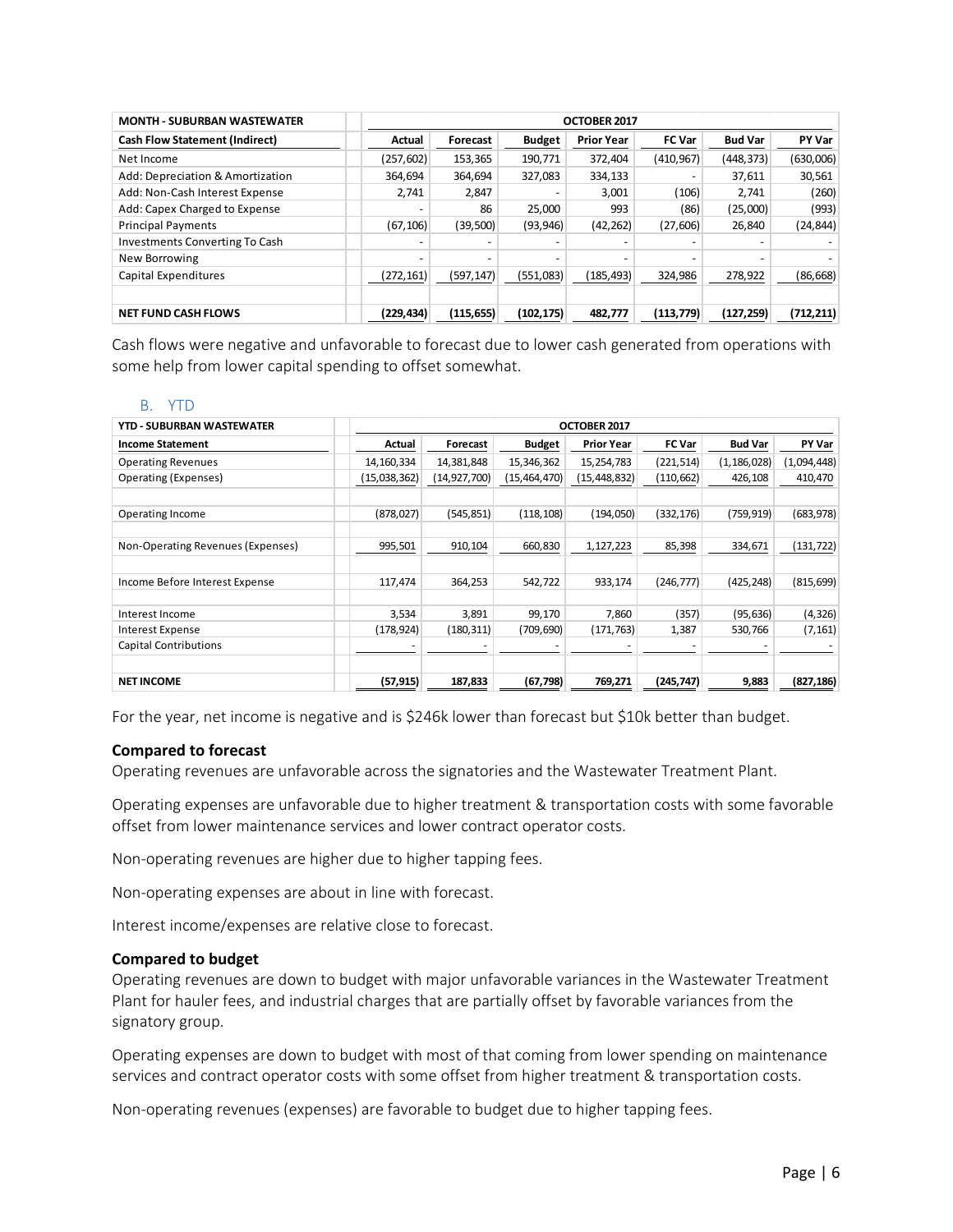Non-operating expenses are lower due to lower expensed capital.

Interest expenses is lower due to lower invested balances and interest expense is favorable on lower borrowing levels.

| <b>YTD - SUBURBAN WASTEWATER</b>      |             | OCTOBER 2017             |               |                   |                          |                |             |  |  |  |
|---------------------------------------|-------------|--------------------------|---------------|-------------------|--------------------------|----------------|-------------|--|--|--|
| <b>Cash Flow Statement (Indirect)</b> | Actual      | Forecast                 | <b>Budget</b> | <b>Prior Year</b> | <b>FC Var</b>            | <b>Bud Var</b> | PY Var      |  |  |  |
| Net Income                            | (57, 915)   | 187,833                  | (67, 798)     | 769,271           | (245, 748)               | 9,883          | (827, 186)  |  |  |  |
| Add: Depreciation & Amortization      | 3,646,940   | 3,646,940                | 3,270,830     | 3,341,330         |                          | 376,110        | 305,610     |  |  |  |
| Add: Non-Cash Interest Expense        | 27,961      | 28,470                   |               | 29,759            | (509)                    | 27,961         | (1,798)     |  |  |  |
| Add: Capex Charged to Expense         | 681         | 862                      | 250,000       | 2,461             | (181)                    | (249, 319)     | (1,780)     |  |  |  |
| <b>Principal Payments</b>             | (395,773)   | (394, 999)               | (939, 460)    | (407,844)         | (774)                    | 543,687        | 12,071      |  |  |  |
| <b>Investments Converting To Cash</b> |             | -                        |               |                   |                          |                |             |  |  |  |
| New Borrowing                         |             | $\overline{\phantom{0}}$ | 10,875,000    |                   | $\overline{\phantom{a}}$ | (10, 875, 000) |             |  |  |  |
| Capital Expenditures                  | (2,031,333) | (3,271,474)              | (5,510,830)   | (1, 196, 896)     | 1,240,141                | 3,479,497      | (834, 437)  |  |  |  |
|                                       |             |                          |               |                   |                          |                |             |  |  |  |
| <b>NET FUND CASH FLOWS</b>            | 1,190,561   | 197,632                  | 7,877,742     | 2,538,082         | 992,929                  | (6,687,181)    | (1,347,521) |  |  |  |

Cash flow is positive and \$993k better than forecast and \$4.2m better than budget adjusted for no borrowing.

Compared to forecast, cash flows are up due to lower capital spending with an unfavorable partial offset from lower cash generated by operations.

Compared to adjusted budget, cash flows are up on higher funds generated by operations along with lower capital spending.

## 4. CITY DIVISION

#### A. Month

| <b>MONTH - CITY DIVISION</b>      |             |               |               | OCTOBER 2017      |         |                |               |
|-----------------------------------|-------------|---------------|---------------|-------------------|---------|----------------|---------------|
| <b>Income Statement</b>           | Actual      | Forecast      | <b>Budget</b> | <b>Prior Year</b> | FC Var  | <b>Bud Var</b> | <b>PY Var</b> |
| <b>Operating Revenues</b>         | 2,686,447   | 2,684,708     | 3,052,405     | 3,199,957         | 1,739   | (365, 958)     | (513, 510)    |
| Operating (Expenses)              | (1,833,079) | (1,872,693)   | (1,871,840)   | (1,703,260)       | 39,614  | 38,761         | (129, 819)    |
|                                   |             |               |               |                   |         |                |               |
| Operating Income                  | 853,369     | 812,015       | 1,180,565     | 1,496,698         | 41,354  | (327, 196)     | (643, 329)    |
|                                   |             |               |               |                   |         |                |               |
| Non-Operating Revenues (Expenses) | (473,575)   | (1, 174, 984) | (283, 834)    | (149,768)         | 701,409 | (189, 741)     | (323, 806)    |
|                                   |             |               |               |                   |         |                |               |
| Income Before Interest Expense    | 379,794     | (362, 969)    | 896,731       | 1,346,929         | 742,763 | (516, 937)     | (967, 135)    |
|                                   |             |               |               |                   |         |                |               |
| Interest Income                   | 153,979     | 37,335        | 25,167        | 179,242           | 116,644 | 128,812        | (25, 263)     |
| <b>Interest Expense</b>           | (1,262,941) | (1,262,941)   | (1,371,708)   | (1,315,458)       | -       | 108,767        | 52,517        |
| <b>Capital Contributions</b>      |             |               |               |                   |         |                |               |
|                                   |             |               |               |                   |         |                |               |
| <b>NET INCOME</b>                 | (729,168)   | (1,588,575)   | (449,810)     | 210,713           | 859,407 | (279, 358)     | (939, 881)    |

Net income for the month was negative but was \$859k better than forecast.

Operating revenues were higher than forecast with higher water revenues almost completely offset by lower wastewater revenues. Water revenues were up on higher residential/industrial/commercial revenues. Wastewater revenues were down to forecast on lower municipal charges.

Operating expenses were lower than forecast as higher purchased services were more than offset by lower purchased materials and supplies and lower labor charges.

Non-operating revenues were down to forecast on lower project reimbursement revenues.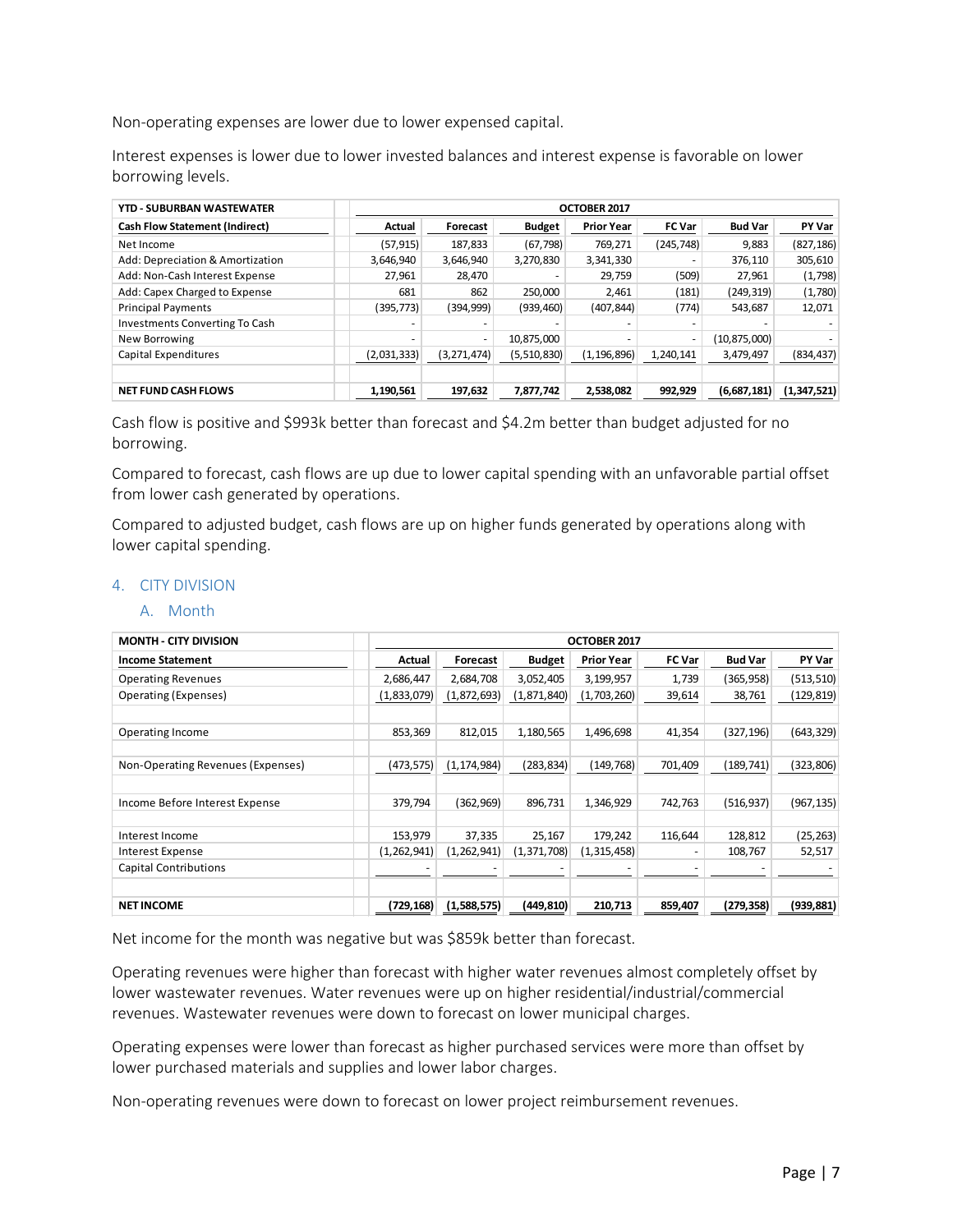Non-operating expenses were down due to lower expensed capital.

| <b>MONTH - CITY DIVISION</b>          |                          | OCTOBER 2017             |                          |                   |                          |                |            |  |  |  |
|---------------------------------------|--------------------------|--------------------------|--------------------------|-------------------|--------------------------|----------------|------------|--|--|--|
| <b>Cash Flow Statement (Indirect)</b> | Actual                   | Forecast                 | <b>Budget</b>            | <b>Prior Year</b> | <b>FC Var</b>            | <b>Bud Var</b> | PY Var     |  |  |  |
| Net Income                            | (729,168)                | (1,588,575)              | (449, 810)               | 210,713           | 859,407                  | (279, 358)     | (939, 881) |  |  |  |
| Add: Depreciation & Amortization      | 450.000                  | 450,000                  | 466,667                  | 450,000           | -                        | (16, 667)      |            |  |  |  |
| Add: Non-Cash Interest Expense        | 1,262,941                | 1,262,941                | 1,371,708                | 1,315,458         | $\overline{\phantom{0}}$ | (108, 767)     | (52, 517)  |  |  |  |
| Add: Capex Charged to Expense         | 485,373                  | 1,213,324                | 658,667                  | 139,230           | (727, 951)               | (173, 294)     | 346,143    |  |  |  |
| <b>Principal Payments</b>             |                          |                          |                          |                   |                          |                |            |  |  |  |
| Cash Outlays on Lease & Lease Reserve | (252,000)                | (252,000)                | (252,000)                | (250,000)         |                          |                | (2,000)    |  |  |  |
| <b>Investments Converting To Cash</b> | $\overline{\phantom{a}}$ | $\overline{\phantom{0}}$ | $\overline{\phantom{0}}$ |                   |                          |                |            |  |  |  |
| New Borrowing                         | -                        |                          |                          |                   |                          |                |            |  |  |  |
| Capital Expenditures                  | (717,477)                | (1, 337, 191)            | (889, 214)               | (1, 299, 471)     | 619,714                  | 171,737        | 581,995    |  |  |  |
|                                       |                          |                          |                          |                   |                          |                |            |  |  |  |
| <b>NET FUND CASH FLOWS</b>            | 499,669                  | (251, 501)               | 906,018                  | 565,930           | 751,170                  | (406, 349)     | (66, 260)  |  |  |  |

Cash flows for the month were positive and were \$751k better than forecast. This was driven by higher cash generated by operations along with lower capital spending.

## B. YTD

| <b>YTD - CITY DIVISION</b>        |                |                |                | OCTOBER 2017      |           |                |             |
|-----------------------------------|----------------|----------------|----------------|-------------------|-----------|----------------|-------------|
| <b>Income Statement</b>           | Actual         | Forecast       | <b>Budget</b>  | <b>Prior Year</b> | FC Var    | <b>Bud Var</b> | PY Var      |
| <b>Operating Revenues</b>         | 27, 165, 218   | 26,662,080     | 26,712,597     | 31,609,818        | 503,138   | 452,621        | (4,444,600) |
| Operating (Expenses)              | (18, 341, 583) | (18, 319, 394) | (18, 718, 400) | (20, 329, 426)    | (22, 189) | 376,817        | 1,987,844   |
|                                   |                |                |                |                   |           |                |             |
| Operating Income                  | 8,823,635      | 8,342,686      | 7,994,197      | 11,280,391        | 480,949   | 829,438        | (2,456,756) |
|                                   |                |                |                |                   |           |                |             |
| Non-Operating Revenues (Expenses) | (705,569)      | (5, 149, 831)  | (2,838,340)    | (3, 231, 385)     | 4,444,263 | 2,132,771      | 2,525,816   |
|                                   |                |                |                |                   |           |                |             |
| Income Before Interest Expense    | 8,118,067      | 3,192,855      | 5,155,857      | 8,049,006         | 4,925,212 | 2,962,210      | 69,060      |
|                                   |                |                |                |                   |           |                |             |
| Interest Income                   | 444,450        | 373,351        | 251,670        | 383,794           | 71,100    | 192,780        | 60,656      |
| <b>Interest Expense</b>           | (12,629,410)   | (12,629,410)   | (13,717,080)   | (15,785,496)      | ٠         | 1,087,670      | 3,156,086   |
| <b>Capital Contributions</b>      |                |                |                |                   |           |                |             |
|                                   |                |                |                |                   |           |                |             |
| <b>NET INCOME</b>                 | (4,066,893)    | (9,063,204)    | (8,309,553)    | (7,352,695)       | 4,996,311 | 4,242,660      | 3,285,802   |

Net income for the year is negative but better than forecast by \$5.0m and better than budget by \$4.2m

#### **Compared to forecast**

Operating revenues are up to budget with water up by \$496k and wastewater up by \$7k. Water is up due to higher residential/commercial revenues. Wastewater is up due to higher residential/commercial revenues as well along with higher hauler revenues and higher leachate program revenues with most of that favorable effect offset by lower municipal charges.

Operating expenses are slightly higher than forecast as higher purchased services have been partially offset by lower purchased materials & supplies.

Non-operating revenues are favorable due to higher project reimbursement revenues.

Non-operating expenses are down due to lower expensed capital.

#### **Compared to budget**

Operating revenues are up to budget with water up by \$696k and wastewater down by \$243k. Water is up due to higher residential/commercial revenues. Wastewater is up due to higher residential/commercial revenues and higher hauler revenues and higher leachate program revenues partially offset by lower municipal charges.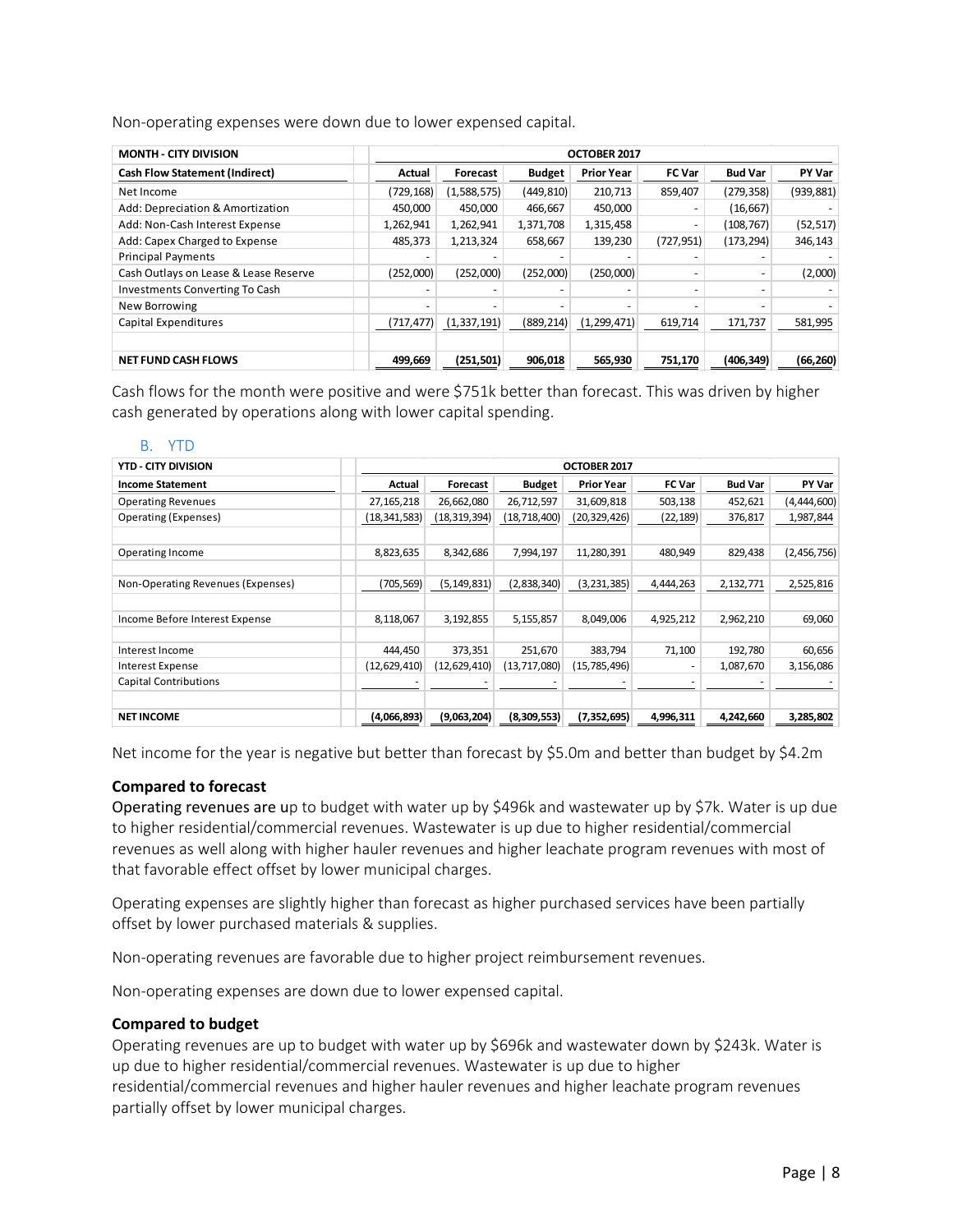Operating expenses are lower due to lower labor charges and lower materials and supplies with some unfavorable offset from higher purchased services.

Non-operating revenues (expenses) are favorable due to lower capital costs charged to expense partially offset by lower tapping fees and lower project reimbursement revenues.

| <b>YTD - CITY DIVISION</b>            |             |               |               | OCTOBER 2017      |               |                |               |
|---------------------------------------|-------------|---------------|---------------|-------------------|---------------|----------------|---------------|
| <b>Cash Flow Statement (Indirect)</b> | Actual      | Forecast      | <b>Budget</b> | <b>Prior Year</b> | <b>FC Var</b> | <b>Bud Var</b> | PY Var        |
| Net Income                            | (4,066,893) | (9,063,204)   | (8,309,553)   | (7, 352, 695)     | 4,996,311     | 4,242,660      | 3,285,802     |
| Add: Depreciation & Amortization      | 4,500,000   | 4,500,000     | 4,666,670     | 5,400,000         |               | (166, 670)     | (900,000)     |
| Add: Non-Cash Interest Expense        | 6,105,549   | 6,105,549     | 7,193,219     | 9,261,635         |               | (1,087,670)    | (3, 156, 086) |
| Add: Capex Charged to Expense         | 1,508,854   | 5,533,239     | 6,586,670     | 2,903,823         | (4,024,385)   | (5,077,816)    | (1,394,969)   |
| <b>Principal Payments</b>             |             |               |               |                   |               |                |               |
| Cash Outlays on Lease & Lease Reserve | (508,000)   | (508,000)     | (508,000)     | (500,000)         |               |                | (8,000)       |
| <b>Investments Converting To Cash</b> |             |               |               |                   |               |                |               |
| New Borrowing                         |             |               |               |                   |               |                |               |
| Capital Expenditures                  | (4,576,986) | (7,671,906)   | (8,892,140)   | (11,953,039)      | 3,094,920     | 4,315,154      | 7,376,054     |
|                                       |             |               |               |                   |               |                |               |
| <b>NET FUND CASH FLOWS</b>            | 2,962,524   | (1, 104, 322) | 736,866       | (2,240,276)       | 4,066,847     | 2,225,658      | 5,202,801     |

YTD cash flow is positive and \$4.1m better than forecast and \$2.2m better than budget.

Compared to forecast, cash flows are up on higher cash generated by operations along with lower capital spending.

Compared to budget, cash flows are up on higher cash generated by operations along with lower capital spending.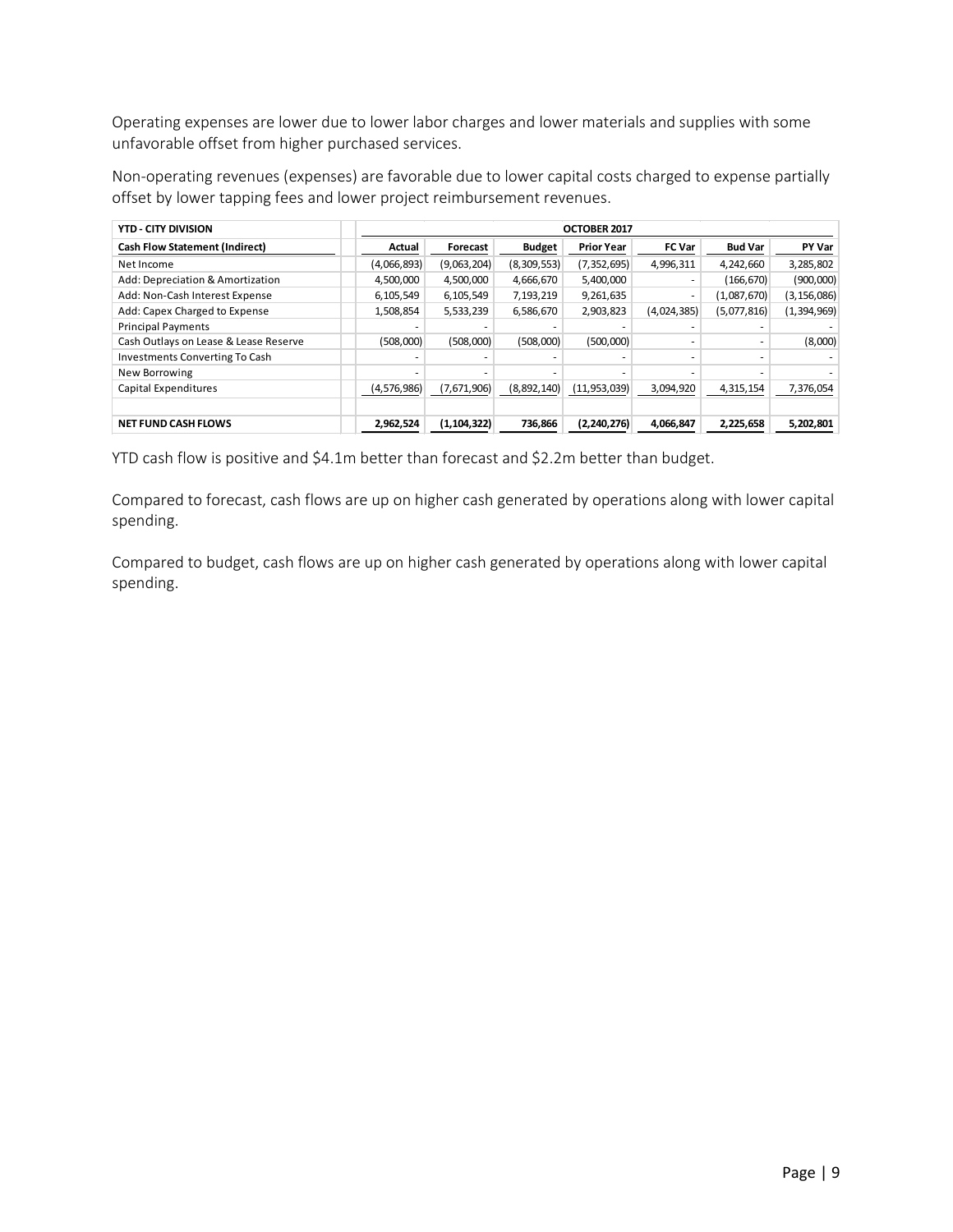## 5. FULL YEAR FORECAST

The Q3 Forecast is in the table below for reference.

|                                    |                 |                |                | <b>Variance to</b> |                |
|------------------------------------|-----------------|----------------|----------------|--------------------|----------------|
|                                    | <b>Forecast</b> | <b>Budget</b>  | <b>Last FC</b> | <b>Budget</b>      | <b>Last FC</b> |
| <b>INCOME STATEMENT</b>            |                 |                |                |                    |                |
| Suburban Water                     | (21, 018)       | (34, 673)      | (240,736)      | 13,655             | 219,718        |
| Suburban Wastewater                | 326,504         | (237,977)      | (235, 352)     | 564,481            | 561,856        |
| City Division                      | (9,623,562)     | (10,217,568)   | (10, 277, 443) | 594,006            | 653,881        |
| TOTAL LCA                          | (9,318,077)     | (10, 490, 218) | (10,753,531)   | 1,172,141          | 1,435,454      |
|                                    |                 |                |                |                    |                |
| <b>CASH FLOW STATEMENT</b>         |                 |                |                |                    |                |
| Suburban Water                     | 13,118,480      | (81, 469)      | 8,746,795      | 13,199,950         | 4,371,685      |
| Suburban Wastewater                | (501, 737)      | 7,121,675      | 37,287,310     | (7,623,412)        | (37, 789, 047) |
| City Division                      | (3,705,185)     | (4,479,360)    | (4,538,598)    | 774,175            | 833,413        |
| TOTAL LCA                          | 8,911,558       | 2,560,846      | 41,495,507     | 6,350,712          | (32,583,950)   |
|                                    |                 |                |                |                    |                |
| <b>DEBT SERVICE COVERAGE RATIO</b> |                 |                |                |                    |                |
| Suburban Water                     | 1.38            | 1.27           | 1.20           | 0.12               | 0.19           |
| Suburban Wastewater                | 7.96            | 2.45           | 2.52           | 5.51               | 5.44           |
| City Division                      | 1.22            | 1.21           | 1.18           | 0.01               | 0.04           |

We will be developing a forecast for the remainder of this year after the budget process is completed.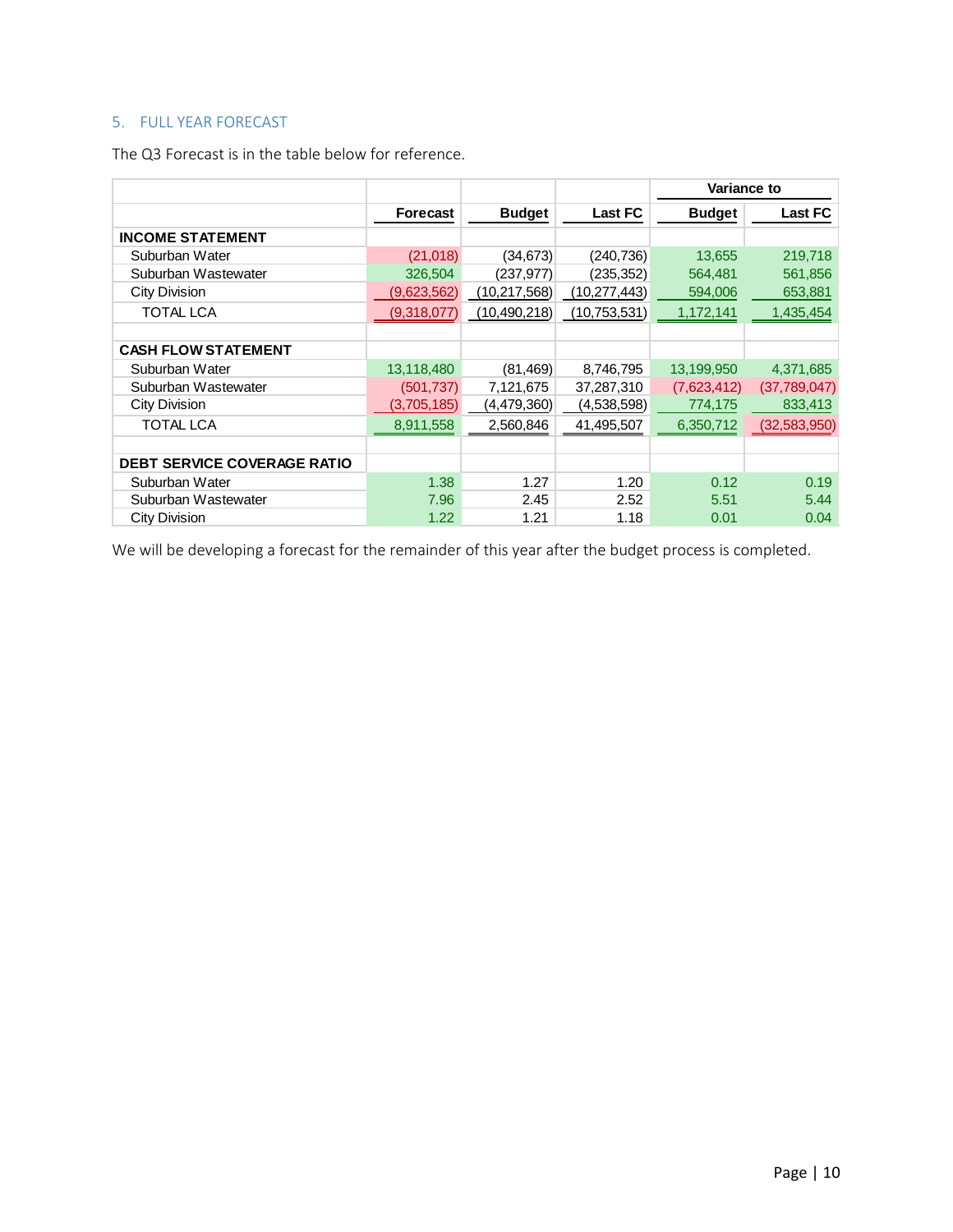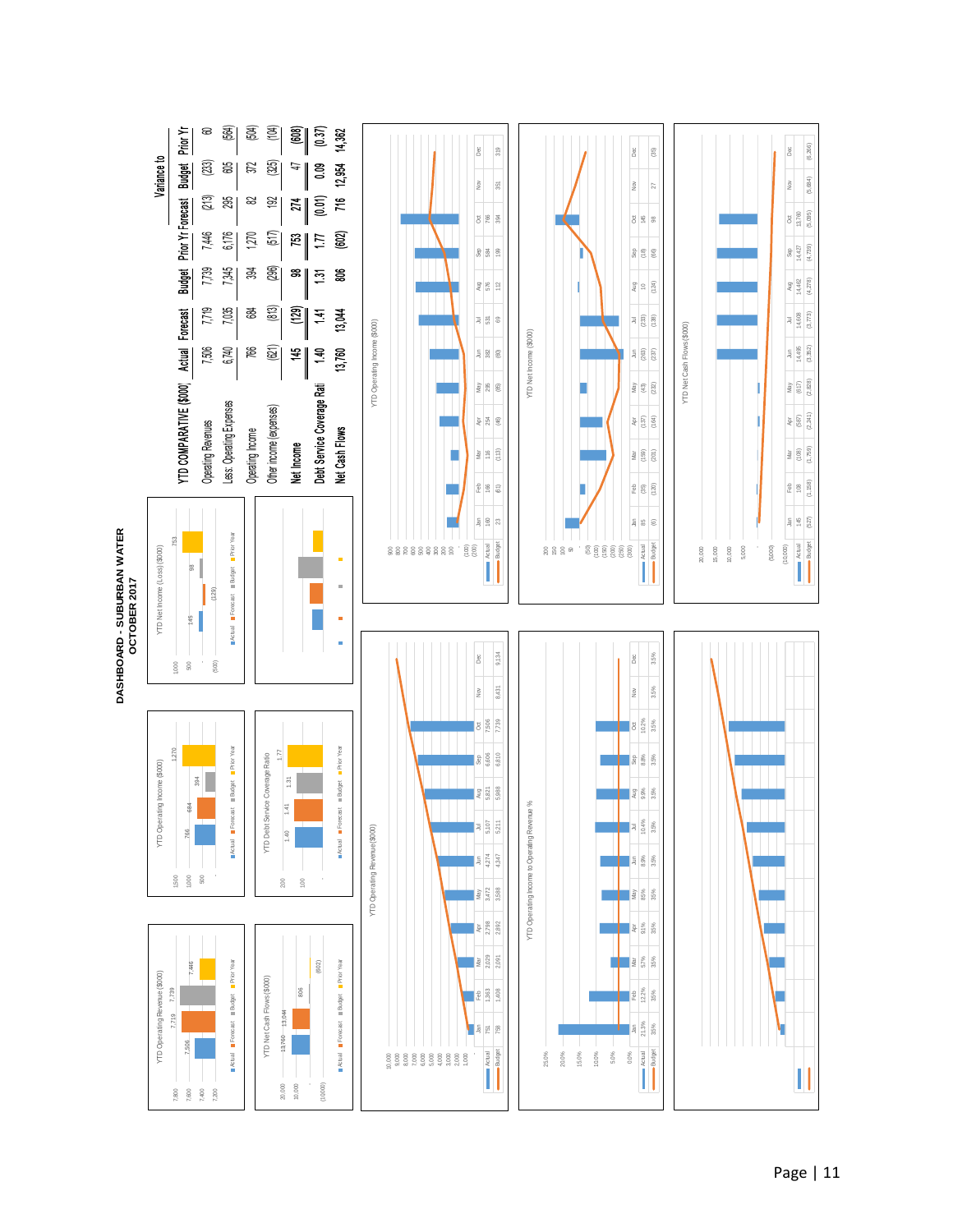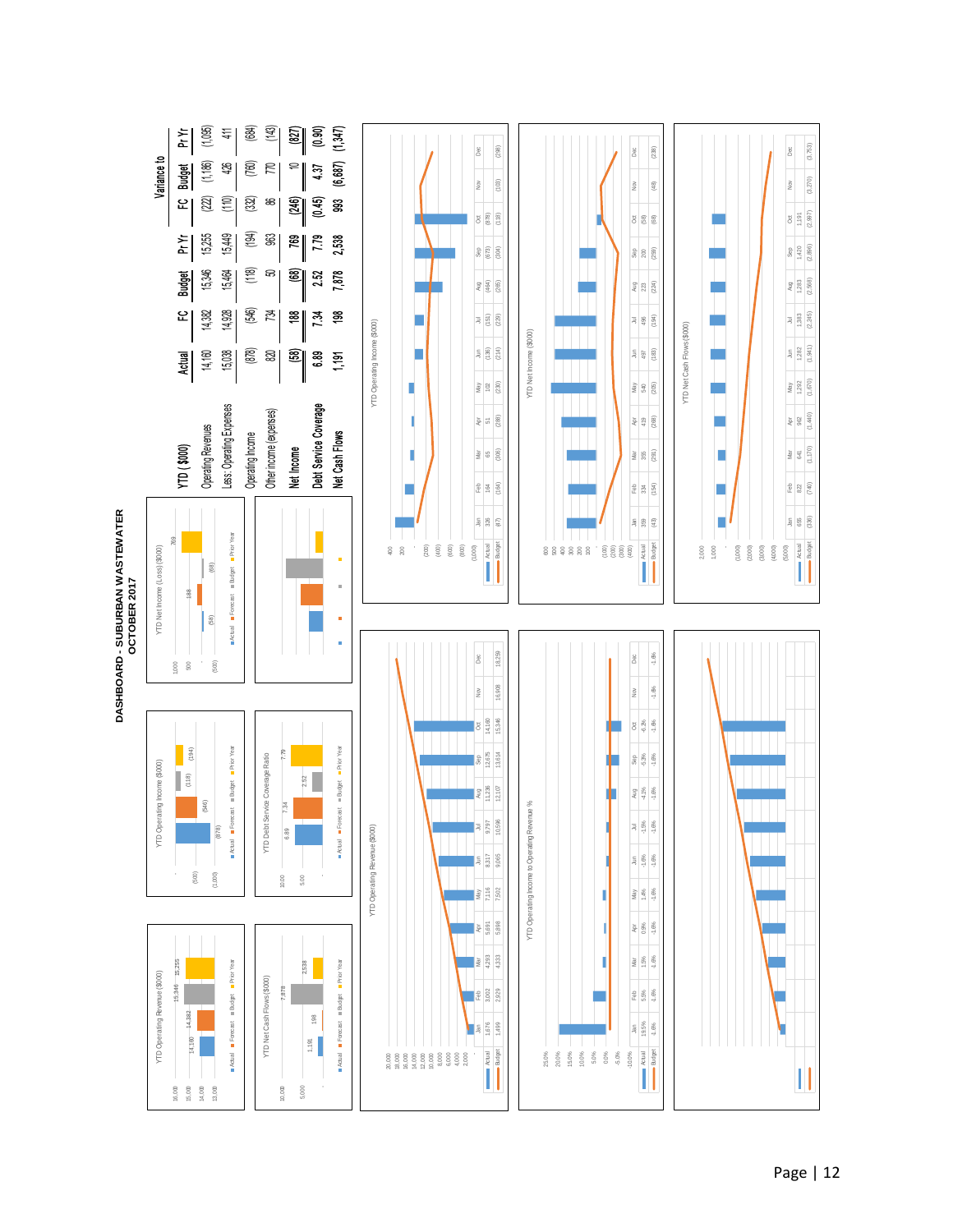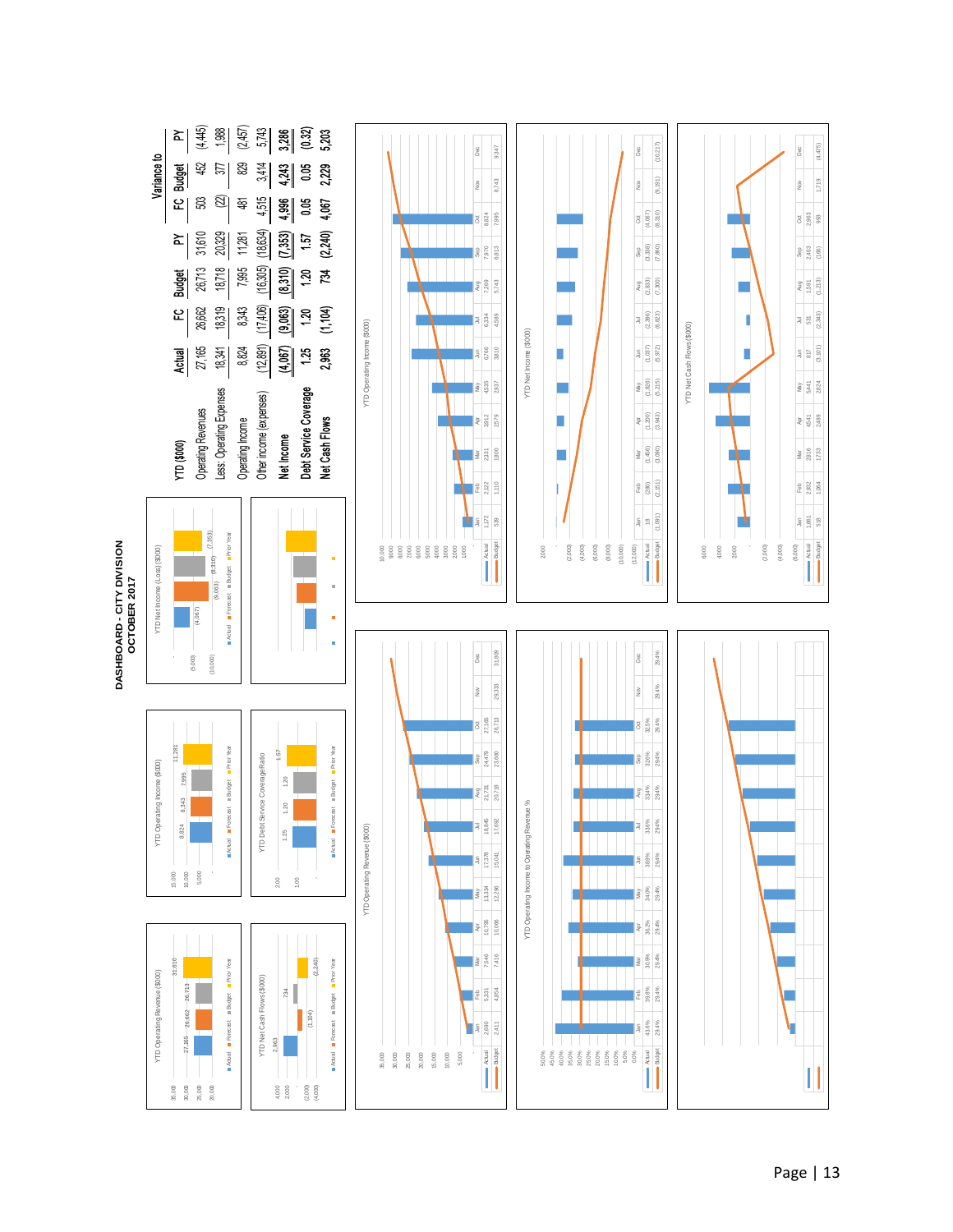| LEHIG H COUNTY AUTHORITY<br>SUBURBAN WATER                      |                             |                        |                          |                          |                         |                        |                       |                                                                 |                                |                                  |                                |                              |                             |                                         |                          |
|-----------------------------------------------------------------|-----------------------------|------------------------|--------------------------|--------------------------|-------------------------|------------------------|-----------------------|-----------------------------------------------------------------|--------------------------------|----------------------------------|--------------------------------|------------------------------|-----------------------------|-----------------------------------------|--------------------------|
| MONTHLY FINANCIAL STATEMENTS                                    |                             |                        |                          |                          |                         |                        |                       |                                                                 |                                |                                  |                                |                              |                             |                                         |                          |
| MONTH - SUBURBAN WATER                                          |                             |                        |                          | CTOBER 2017              |                         |                        |                       | YTD - SUBURBAN WATER                                            |                                |                                  |                                | OCTOBER 2017                 |                             |                                         |                          |
| Income Statement                                                | Actual                      | Forecast               | <b>Budget</b>            | Prior Year               | FC Var                  | <b>Bud Var</b>         | <b>PY Var</b>         | Income Statement                                                | Actual                         | Forecast                         | <b>Budget</b>                  | <b>Prior Year</b>            | FCVar                       | <b>Bud Var</b>                          | PY Var                   |
| Operating Revenues                                              | 899,449                     | 905,112                | 928,918                  | ,244<br>877,             | (5, 663)                | (29, 469)              | 22,205                | Operating Revenues                                              | 7,505,740                      | 7,718,639                        | 7,739,013                      | 7,446,014                    | (212, 899)                  | (233, 273)                              | 59,726                   |
| Operating (Expenses)                                            | (718,045)                   | (781, 471)             | (734, 533)               | (636, 384)               | 63,426                  | 16,488                 | (81, 661)             | Operating (Expenses)                                            | (6,739,881)                    | (7,034,792)                      | (7, 345, 330)                  | (6, 176, 053)                | 294,911                     | 605,449                                 | 563,828                  |
| Operating Income                                                | 181,404                     | 123,641                | 194,385                  | 240,860                  | 57,763                  | (12, 981)              | (59, 456)             | Operating Income                                                | 765,859                        | 683, 847                         | 393,683                        | 1,269,961                    | 82,012                      | 372,176                                 | (504, 102)               |
| Non-Operating Revenues (Expenses)                               | 104,132                     | 73,407                 | 66,167                   | 31,014                   | 30,725                  | 37,965                 | 73,118                | Non-Operating Revenues (Expenses)                               | 615,051                        | 444,072                          | 661,670                        | 476,996                      | 170,979                     | (46, 619)                               | 138,055                  |
| Income Before Interest                                          | 285,536                     | 197,048                | 260,552                  | 271,874                  | 88,488                  | 24,984                 | 13,662                | Income Before Interest Expense                                  | 1,380,909                      | 1,127,918                        | 1,055,353                      | 1,746,957                    | 252,991                     | 325,556                                 | (366,047                 |
| Interest Income                                                 | 7,887                       | 14,143                 | 16,667                   | 4,961                    | (6,256)                 | 780)<br>œ,             | 2,926                 | Interest Income                                                 | 71,276                         | 96,429                           | 166,670                        | 47,288                       | (25, 153)                   |                                         | 23,989                   |
| Interest Expense                                                | (131, 277)                  | (117,000)              | (112, 355)               | (248, 742)               | (14, 277)               | (18, 922)              | 117,465               | Interest Expense                                                | (1,307,611)                    | (1, 352, 870)                    | (1, 123, 550)                  | (1,041,036)                  | 45,259                      | $(95, 394)$<br>$(184, 061)$             | (266, 574)               |
| Capital Contributions                                           |                             |                        |                          |                          |                         |                        |                       | Capital Contributions                                           |                                |                                  |                                |                              |                             |                                         |                          |
| NETINCOME                                                       | 162,146                     | 94,191                 | 164,864                  | 28,092                   | 67,955                  | (2,718)                | 134,053               | NET INCOME                                                      | 144,575                        | $\overline{522}$<br>(128,        | 98,473                         | 753,208                      | 273,097                     | 46,102                                  | (608,633)                |
| MONTH - SUBURBAN WATER                                          |                             |                        |                          | CTOBER 2017              |                         |                        |                       | YTD - SUBURBAN WATER                                            |                                |                                  |                                | OCTOBER 201                  |                             |                                         |                          |
| Cash Flow Statement (Indirect)                                  | Actual                      | Forecast               | <b>Budget</b>            | Prior Year               | FC Var                  | Bud Var                | <b>PY Var</b>         | Cash Flow Statement (Indirect)                                  | Actual                         | Forecast                         | Budget                         | Prior Year                   | FC Var                      | Bud Var                                 | PY Var                   |
| NetIncome                                                       | 162,146                     | 94,191                 | 164,864                  | 28,092                   | 67,955                  | (2,718)                | 134,053               | Net Income                                                      | 144,575                        | (128, 522)                       | 98,473                         | 753,208                      | 273,097                     | 46,102                                  | (608,633)                |
| Add: Depreciation & Amortization                                | 260,234                     | 245,832                | 245,833                  | 245,832                  | 14,402                  | 14,401                 | 14,402                | Add: Depreciation & Amortization                                | 2,472,722                      | 2,458,320                        | ,458,330                       | 2,458,320                    | 14,402                      | 14,392                                  | 14,402                   |
| Add: Non-Cash Interest Expense<br>Add: Capex Charged to Expense | 345                         | (2,000)<br>25,314      | 8,333                    | ε<br>433                 | (24,969)<br>2,000       | (7, 988)               | (88)<br>$\circ$       | Add: Non-Cash Interest Expense<br>Add: Capex Charged to Expense | (105, 776)<br>5,611            | (8,000)<br>253, 137              | 83,330                         | ε<br>3,532                   | $(97, 776)$<br>$(247, 526)$ | $(105,776)$<br>$(77,719)$               | (105, 776)<br>2,080      |
| Principal Payments                                              | (195, 676)                  | (139,000)              | (152, 816)               | (150, 205)               | (56, 676)               | (42, 860)              | (45, 471)             | Principal Payments                                              | (1,358,924)                    | (1, 358, 596)                    | (1,528,160)                    | (1,365,810)                  | (329)                       | 169,236                                 | 6,886                    |
| Investments Converting To Cash                                  |                             |                        |                          |                          |                         |                        |                       | Investments Converting To Cash                                  |                                |                                  |                                |                              |                             |                                         |                          |
| Capital Expenditures<br>New Borrowing                           | (894, 169)                  | (726,467)              | (620,583)                | (900, 592)               | (167, 702)              | (273,586)              | 6,423                 | Capital Expenditures<br>New Borrowing                           | (2,690,513)<br>15,292,006      | (3,464,664)<br>15,292,006        | (6, 205, 830)<br>5,900,000     | (2, 450, 888)                | 774,151                     | 9,392,006<br>3,515,317                  | 15,292,006<br>(239, 625) |
| NET FUND CASH FLOWS                                             | (667, 120)                  | (502, 130)             | (354, 369)               | (776, 441)               | (164, 990)              | (312,751)              | 109,320               | NET FUND CASH FLOWS                                             | 13,759,701                     | 13,043,681                       | 806,143                        | (601, 638)                   | 716,020                     | 12,953,558                              | 14,361,340               |
|                                                                 |                             |                        |                          |                          |                         |                        |                       |                                                                 |                                |                                  |                                |                              |                             |                                         |                          |
| MONTH - SUBURBAN WATER                                          |                             |                        |                          | CTOBER 2013              |                         |                        |                       | YTD - SUBURBAN WATER                                            |                                |                                  |                                | OCTOBER 2017                 |                             |                                         |                          |
| Cash Flow Statement (Direct)                                    | Actual                      | Forecast               | <b>Budget</b>            | Prior Year               | FCVar                   | Bud Var                | PY Var                | Cash Flow Statement (Direct)                                    | Actual                         | Forecast                         | <b>Budget</b>                  | Prior Year                   | FC Var                      | Bud Var                                 | PY Var                   |
| Operating Revenues<br>Operating Expenses (Ex Depreciation)      | (457, 811)<br>899,449       | (535, 639)<br>905,112  | (488,700)<br>928,918     | (390, 552)<br>877,244    | $(5, 663)$<br>$77, 828$ | (29, 469)<br>30,889    | 22,205                | Depredation)<br>Operating Revenues                              | (4,267,159)<br>7,505,740       | (4, 576, 472)<br>7,718,639       | (4, 887, 000)<br>7,739,013     | (3, 717, 733)<br>7,446,014   | (212, 899)<br>309,313       | (233, 273)<br>619,841                   | (549, 426)<br>59,726     |
| Interest Income                                                 | 7,887                       | 14,143                 | 16,667                   | 4,961                    | (6, 256)                | (8,780)                | $(67,259)$<br>$2,926$ | Operating Expenses (Ex<br>Interest Income                       | 71,276                         | 96,429                           | 166,670                        | ,288<br>47,                  | (25, 153)                   | (95, 394)                               | 23,989                   |
| Cash Available For Debt Service                                 | 449,525                     | 383,616                | 456,885                  | 491,653                  | 65,909                  | (7,360)                | (42, 128)             | Cash Available For Debt Service                                 | 3,309,857                      | 3,238,596                        | 3,018,683                      | 3,775,569                    | 71,261                      | 291,174                                 | (465,711)                |
| Principal Payments<br>Interest Payments                         | (131, 277)<br>(195, 676)    | (119,000)<br>(139,000) | (112, 355)<br>(152, 816) | (248, 742)<br>(150, 205) | (12, 277)<br>(56, 676)  | (18, 922)<br>(42, 860) | 117,465<br>(45, 471)  | Principal Payments<br>Interest Payments                         | (1, 413, 387)<br>(1, 358, 924) | (1,360,870)<br>,596)<br>(1,358,  | (1, 123, 550)<br>(1, 528, 160) | (1,041,036)<br>(1, 365, 810) | (52, 517)<br>(329)          | (289, 837)<br>169,236                   | [372, 350]<br>6,886      |
| Net Cash Available After Debt Service                           | 122,572                     | 125,616                | 191,714                  | 92,705                   | (3,044)                 | (69, 142)              | 29,867                | Net Cash Available After Debt Service                           | 537,546                        | 519,131                          | 366,973                        | 1,368,722                    | 18,416                      | 170,573                                 | (831, 176)               |
| Non-Operating Revenues (Expenses)                               | 104,132                     |                        | 66,167                   | 31,014                   |                         | 37,965                 |                       | Non-Operating Revenues (Expenses                                | 615,051                        |                                  | 661,670                        | 476,996                      | 170,979                     |                                         | 138,055                  |
| Add: Capex Charged to Expense                                   | 345                         | 73,407<br>25,314       | 8,333                    | 433                      | 30,725<br>(24,969)      | (7,988)                | 73,118                | Add: Capex Charged to Expense                                   | 5,611                          | 444,072<br>253, 137<br>(97, 329) | 83,330                         | 3,532                        | (247, 526)                  | $(46, 619)$<br>$(77, 719)$<br>$231,516$ | 2,080                    |
| Non-Cash Working Capital Changes<br>Less: Project Reimbursement |                             | (24, 233)              | (27, 833)                |                          | 24,233                  | 27,833                 |                       | Non-Cash Working Capital Changes<br>Less: Project Reimbursement | (46, 814)                      |                                  | (278, 330)                     |                              | 50,515                      |                                         | (46, 814)                |
| Net Cash Available For Capital                                  | 227,048                     | 200,104                | 238,381                  | 124,151                  | 26,944                  | (11, 333)              | 102,897               | Net Cash Available For Capital                                  | 1,111,394                      | 1,119,010                        | 833,643                        | 1,849,250                    | (7, 616)                    | 277,751                                 | (737, 855)               |
| Project Reimbursement                                           |                             | 24,233                 | 27,833                   |                          | (24, 233)               | (27, 833)              |                       | Project Reimbursement                                           | 46,814                         | 97,329                           | 278,330                        |                              | (50, 515)                   | (231, 516)                              | 46,814                   |
| Capital Contributions                                           | $\mathbf{r} = \mathbf{r}$ . |                        |                          |                          |                         |                        |                       | Capital Contributions                                           |                                |                                  |                                | $\mathbf{r} = \mathbf{r}$ .  |                             |                                         |                          |
| Investments Converting To Cash<br>New Borrowing                 | $\mathbf{L}$                |                        |                          |                          | $\mathbf{r}$            | $\mathbf{r}$           |                       | Investments Converting To Cash<br>New Borrowing                 | 15,292,006                     | 15,292,006                       | 5,900,000                      | $\mathbf{r}$<br>$\,$         |                             | 9,392,006                               | 15,292,006               |
| Capital Expenditures                                            | (894, 169)                  | (726, 467)             | (620, 583)               | 900,592                  | (167, 702)              | (273,586)              | 6,423                 | Capital Expenditures                                            | (2,690,513)                    | (3,464,664)                      | (6, 205, 830)                  | (2, 450, 888)                | 774,151                     | 3,515,317                               | (239, 625)               |
| NET FUND CASH FLOWS                                             | (667, 120)                  | (502, 130)             | (354,369)                | (776, 441)               | (164, 990)              | (312, 751)             | 109,320               | NET FUND CASH FLOWS                                             | 13,759,701                     | 13,043,681                       | 806,143                        | (601,638)                    | 716,020                     | 12,953,558                              | 14,361,340               |
| DEBT SERVICE COVERAGE RATIO                                     |                             |                        |                          |                          |                         |                        |                       | DEBT SERVICE COVERAGE RATIO                                     |                                |                                  |                                |                              |                             |                                         |                          |
| Total Cash Available For Debt Service                           | 554,002                     | 458,104                | 503,552                  | 523,099                  |                         |                        |                       | Total Cash Available For Debt Service                           | 3,883,705                      | 3,838,476                        | 3, 485, 353                    | 4,256,096                    |                             |                                         |                          |
| Debt Service<br>DSCR                                            | 326,953<br>1.69             | 258,000<br>1.78        | 1.90<br>265,171          | 398,948<br>1.31          |                         |                        |                       | Debt Service<br><b>DSCR</b>                                     | 2,772,311<br>1.40              | 2,719,465<br>1.41                | 2,651,710<br>1.31              | 2,406,846<br>ΓT              |                             |                                         |                          |
|                                                                 |                             |                        |                          |                          |                         |                        |                       |                                                                 |                                |                                  |                                |                              |                             |                                         |                          |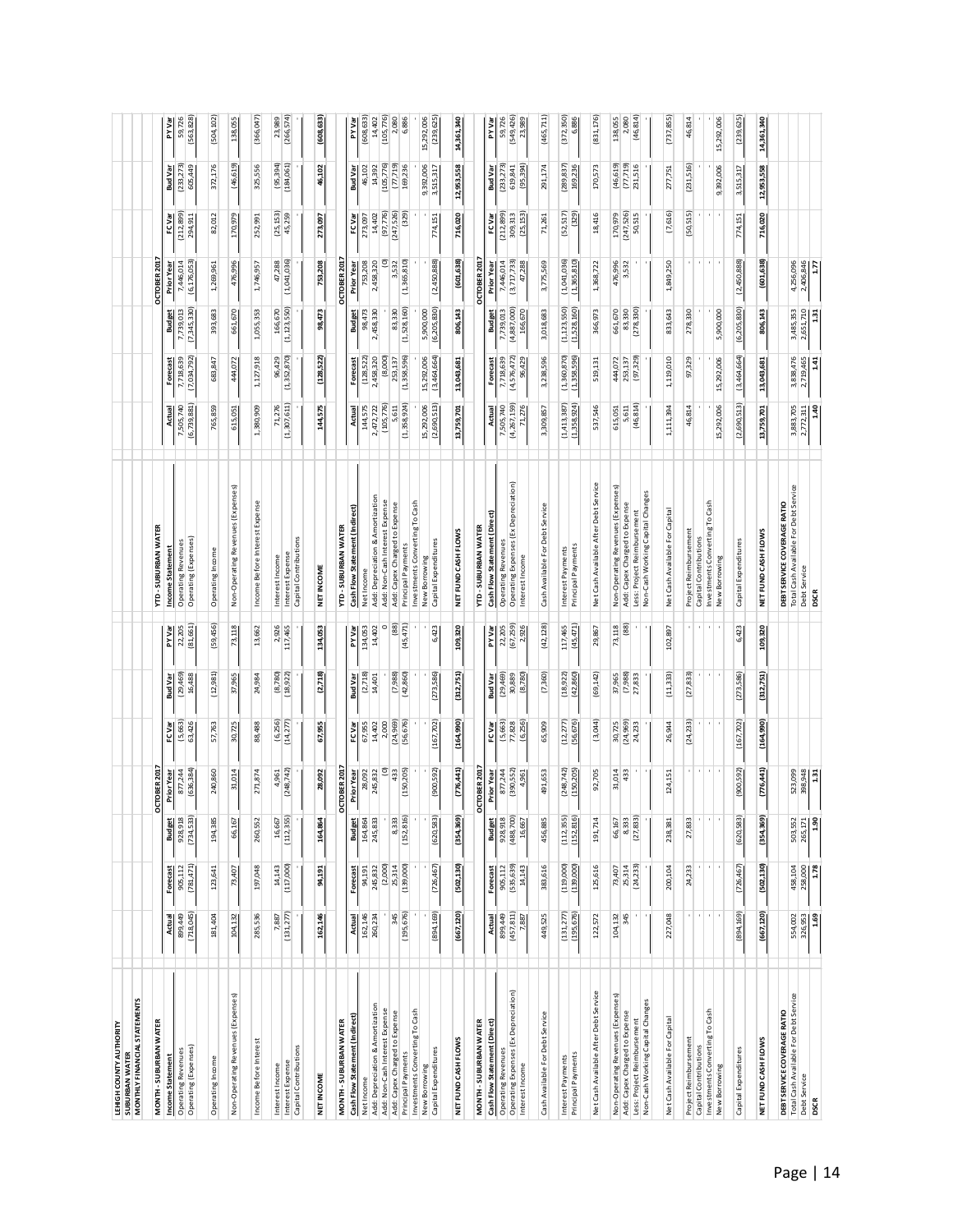| MONTHLY FINANCIAL STATEMENTS<br>LEHIGH COUNTY AUTHORITY<br>SUBURBAN WASTEWATER |                          |                            |                            |                            |                             |                          |                          |                                                                      |                            |                              |                              |                            |                      |                             |                        |
|--------------------------------------------------------------------------------|--------------------------|----------------------------|----------------------------|----------------------------|-----------------------------|--------------------------|--------------------------|----------------------------------------------------------------------|----------------------------|------------------------------|------------------------------|----------------------------|----------------------|-----------------------------|------------------------|
|                                                                                |                          |                            |                            |                            |                             |                          |                          |                                                                      |                            |                              |                              |                            |                      |                             |                        |
| MONTH - SUBURBAN WASTEWATER                                                    |                          |                            | ŏ                          | CTOBER 2017                |                             |                          |                          | YTD - SUBURBAN WASTEWATER                                            |                            |                              |                              | OCTOBER 2017               |                      |                             |                        |
| Income Statement                                                               | Actual                   | Forecast                   | Budget                     | <b>Prior Year</b>          | FC Var                      | Bud Va                   | PY Var                   | Income Statement                                                     | Actual                     | Forecast                     | Budget                       | Prior Year                 | FCVar                | Bud Var                     | PYVar                  |
| Operating (Expenses)<br>Operating Revenues                                     | (1,690,362)<br>1,485,208 | (1, 642, 270)<br>1,755,267 | (1,546,447)<br>1,732,187   | (1, 455, 338)<br>1,831,055 | (48, 092)<br>270,059        | (143, 915)<br>(246, 979) | (345, 847)<br>(235, 025) | Operating (Expenses<br>Operating Revenues                            | (15,038,362)<br>14,160,334 | (14, 927, 700)<br>14,381,848 | (15, 464, 470)<br>15,346,362 | (15,448,832)<br>15,254,783 | (221,514)<br>110,662 | (1, 186, 028)<br>426,108    | (1,094,448)<br>410,470 |
| Operating Income                                                               | (205, 154)               | 112,997                    | 185,740                    | 375,717                    | (318, 151)                  | (390, 894)               | (580, 871)               | Operating Income                                                     | (878, 027)                 | 545,851                      | (118, 108)                   | (194, 050)                 | (332, 176)           | (759,919)                   | (683,978)              |
| Non-Operating Revenues (Expenses)                                              | (35, 113)                | 58,010                     | 66,083                     | 13,467                     | (93, 123)                   | (101, 196)               | (48, 580)                | Non-Operating Revenues (Expenses)                                    | 995,501                    | 910,104                      | 660,830                      | 1,127,223                  | 85,398               | 334,671                     | (131, 722)             |
| Income Before Interest Expense                                                 | (240, 267)               | 171,007                    | 251,823                    | 389,184                    | (411, 274)                  | (492,090)                | (629, 452)               | Income Before Interest Expense                                       | 117,474                    | 364,253                      | 542,722                      | 933,174                    | (246, 777)           | (425, 248)                  | (815, 699)             |
| Interest Income                                                                | 301                      | 389                        | 9,917                      |                            | 88)<br>395                  |                          |                          | Interest Income                                                      | 3,534                      | 3,891                        | 99,170                       | 7,860                      |                      | $(95, 636)$<br>530,766      |                        |
| Interest Expense                                                               | (17, 636)                | (18, 031)                  | (70, 969)                  | 506<br>(17,286)            |                             | $(9,616)$<br>53,333      | $(205)$<br>$(349)$       | Interest Expense                                                     | (178,924)                  | (180, 311)                   | (709, 690)                   | (171, 763)                 | $(357)$<br>$1,387$   |                             | $(4,326)$<br>$(7,161)$ |
| Capital Contributions                                                          |                          |                            |                            |                            |                             |                          |                          | Capital Contributions                                                |                            |                              |                              |                            |                      |                             |                        |
| <b>NET INCOME</b>                                                              | (257, 602)               | 153,365                    | 190,771                    | 372,404                    | 410,967)                    | (448, 373)               | (630,006)                | <b>NETINCOME</b>                                                     | 57,915)                    | 187,833                      | P98)<br>ē,                   | 769,271                    | (245, 747)           | 9,883                       | (827, 186)             |
| MONTH - SUBURBAN WASTEWATER                                                    |                          |                            | ŏ                          | <b>TOBER 2017</b>          |                             |                          |                          | YTD - SUBURBAN WASTEWATER                                            |                            |                              |                              | OCTOBER 2017               |                      |                             |                        |
| Cash Flow Statement (Indirect)                                                 | Actual                   | Forecast                   | <b>Budget</b>              | Prior Year                 | FC Var                      | <b>Bud Var</b>           | PY Var                   | Cash Flow Statement (Indirect)                                       | Actual                     | Forecast                     | <b>Budget</b>                | Prior Year                 | FCVar                | <b>Bud Var</b>              | <b>PYVar</b>           |
| Net Income                                                                     | (257, 602)               | 153,365                    | 190,771                    | 372,404                    | (410, 967)                  | (448, 373)               | (630,006)                | Net Income                                                           | (57, 915)                  | 187,833                      | (67, 798)                    | 769,271                    | (245, 748)           | 9,883                       | (827, 186)             |
| Add: Depredation & Amortization                                                | 364,694                  | 364,694                    | 327,083                    | 334, 133                   |                             | 37,611                   | 30,561                   | Add: Depreciation & Amortization                                     | 3,646,940                  | 3,646,940                    | 3,270,830                    | 3,341,330                  |                      | 376,110                     | 305,610                |
| Add: Non-Cash Interest Expense<br>Add: Capex Charged to Expense                | 2,741                    | 86<br>2,847                |                            | 3,001<br>993               | (106)                       | 2,741                    | (260)<br>(993)           | Add: Non-Cash Interest Expense<br>Add: Capex Charged to Expense      | 27,961<br>681              | 28,470<br>862                | 250,000                      | 29,759<br>2,461            | (508)                | [249, 319]<br>27,961        | (1,780)<br>(1,798)     |
| Principal Payments                                                             | (67, 106)                | (39,500)                   | 25,000                     | (42, 262)                  | (27, 606)                   | $(25,000)$<br>$26,840$   | (24, 844)                | Principal Payments                                                   | (395, 773)                 | (394, 999)                   | (939, 460)                   | (407, 844)                 | $(181)$<br>$(774)$   | 543,687                     | 12,071                 |
| Investments Converting To Cash                                                 |                          |                            |                            |                            |                             |                          |                          | Investments Converting To Cash                                       |                            |                              |                              |                            |                      |                             |                        |
| Capital Expenditures<br>New Borrowing                                          | (272, 161)               | (597, 147                  | (551,083)                  | (185, 493)                 | 324,986                     | 278,922                  | (86, 668)                | Capital Expenditures<br>New Borrowing                                | (2,031,333)                | (3,271,474)                  | (5, 510, 830)<br>10,875,000  | (1, 196, 896)              | 1,240,141            | (10, 875, 000)<br>3,479,497 | (834, 437)             |
|                                                                                |                          |                            |                            |                            |                             |                          |                          |                                                                      |                            |                              |                              |                            |                      |                             |                        |
| NET FUND CASH FLOWS                                                            | (229, 434)               | (115, 655)                 | (102, 175)                 | 482,777                    | (113, 779)                  | (127, 259)               | (712, 211)               | NET FUND CASH FLOWS                                                  | 1,190,561                  | 197,632                      | 7,877,742                    | 2,538,082                  | 992,929              | (6,687,181)                 | (1, 347, 521)          |
| MONTH - SUBURBAN WASTEWATER                                                    |                          |                            | ŏ                          | TOBER 201                  |                             |                          |                          | YTD - SUBURBAN WASTEWATER                                            |                            |                              |                              | OCTOBER 2017               |                      |                             |                        |
| Cash Flow Statement (Direct)                                                   | Actual                   | Forecast                   | <b>Budget</b>              | <b>Prior Year</b>          | FC Var                      | <b>Bud Var</b>           | PY Var                   | Cash                                                                 | Actual                     | Forecast                     | <b>Budget</b>                | Prior Year                 | FCVar                | Bud Var                     | <b>PYVar</b>           |
| Operating Revenues                                                             | 1,485,208                | 1,755,267                  | 1,732,187                  |                            | (270,059)                   | (246, 979)               | (345, 847)               | Operating Revenues                                                   | 14,160,334                 | 14,381,848                   | 15,346,362                   | 15,254,783                 | (221, 514)           | (1, 186, 028)               | (1,094,448)            |
| Operating Expenses (Ex Depreciation)                                           | (1, 325, 668)            | (1, 277, 576)<br>389       | (1, 219, 364)              | 1,831,055<br>(1,121,205)   | (48, 092)                   | (106, 304)               | 204,464<br>(205)         | Operating Expenses (Ex Depreciation)                                 | (11, 391, 422)             | (11, 280, 760)               | (12, 193, 640)               | (12, 107, 502)             | (110, 662)           | 802,218                     | 716,080                |
| Interest Income                                                                | ន្ល                      |                            | 9,917                      |                            | $\overline{8}$              | (9,616)                  |                          | Interest Income                                                      | 3,534                      | 3,891                        | 99,170                       | 7,860                      | (357)                | (95, 636)                   | (4,326)                |
| Cash Available For Debt Service                                                | 159,840                  | 478,080                    | 522,740                    | 710,356                    | (318, 240)                  | (362, 900)               | (550, 515)               | Cash Available For Debt Service                                      | 2,772,447                  | 3,104,980                    | 3,251,892                    | 3,155,141                  | (332, 533)           | (479, 445)                  | (382, 694)             |
| Interest Payments                                                              |                          | $(15, 184)$<br>$(39, 500)$ | $(70, 969)$<br>$(93, 946)$ | (14, 285)                  | <b>289</b><br>606)          | 56,074                   | (610)                    | Interest Payments                                                    | (150, 963)                 | (151, 841)                   | (709, 690)                   | (142,004)                  | 878                  | 558,727<br>543,687          | (8,959)                |
| Principal Payments                                                             | $(14,895)$<br>$(67,106)$ |                            |                            | (42, 262)                  | (27,                        | 26,840                   | (24, 844)                | Principal Payments                                                   | 395,773)                   | (394, 999)                   | (939, 460)                   | (407, 844)                 | (774)                |                             | 12,071                 |
| Net Cash Available After Debt Service                                          | 77,840                   | 423,396                    | 357,825                    | 653,809                    | (345, 556)                  | (279, 985)               | (575, 969)               | Net Cash Available After Debt Service                                | 2,225,711                  | 2,558,140                    | 1,602,742                    | 2,605,293                  | (332, 429)           | 622,969                     | (379, 582)             |
| Non-Operating Revenues (Expenses)                                              | (35, 113)                | 58,010                     |                            | 13,467                     | (93, 123)                   | (101, 196)               | (48, 580)                | Non-Operating Revenues (Expenses)                                    | 995,501                    | 910,104                      | 660,830                      | 1,127,223                  | 85,398               | 334,671                     | (131, 722)             |
| Add: Capex Charged to Expense                                                  |                          | 86                         | 66,083<br>25,000           | 993                        | (86)                        | (25,000)                 | (993)                    | Add: Capex Charged to Expense                                        | 681                        | 862                          | 250,000                      | 2,461                      | (181)                | (249, 319)                  | (1,780)                |
| Less: Project Reimbursement                                                    |                          |                            |                            | $\mathbf{L}$               |                             |                          |                          | Less: Project Reimbursement                                          |                            |                              |                              |                            |                      |                             |                        |
| Non-Cash Working Capital Changes                                               |                          |                            |                            |                            |                             |                          |                          | Non-Cash Working Capital Changes                                     |                            |                              |                              |                            |                      |                             |                        |
| Net Cash Available For Capital                                                 | 42,727                   | 481, 492                   | 448,908                    | ,270<br>668                | 765<br>(438,                | (406, 181)               | 543)<br>(625,            | Net Cash Available For Capital                                       | 3,221,894                  | 3,469,106                    | 572<br>2,513,                | 3,734,977                  | (247, 212)           | 708,322                     | (513,083)              |
| Project Reimbursement                                                          |                          |                            |                            |                            |                             |                          |                          | Project Reimbursement                                                |                            |                              |                              |                            |                      |                             |                        |
| Capital Contributions                                                          |                          |                            |                            | $\mathbf{L}_{\mathrm{c}}$  | $\mathbf{r}$                | ٠                        |                          | Capital Contributions                                                |                            |                              | ×.                           |                            |                      |                             |                        |
| Investments Converting To Cash<br>New Borrowing                                | $\,$                     |                            | $\mathbf{r}$               | $\mathbf{r}$               | $\mathcal{F}_{\mathcal{A}}$ | $\mathbf{r}$             |                          | Investments Converting To Cash<br>New Borrowing                      | $\mathbf{r}$ .             |                              | 10,875,000                   |                            |                      | (10, 875, 000)              |                        |
| Capital Expenditures                                                           | (272, 161)               | (597, 147)                 | (551,083)                  | (185, 493)                 | 324,986                     | 278,922                  | (86, 668)                | Capital Expenditures                                                 | (2,031,333)                | (3,271,474)                  | (5, 510, 830)                | (1, 196, 896)              | 1,240,141            | 3,479,497                   | (834, 437)             |
| NET FUND CASH FLOWS                                                            | (229, 434)               | (115, 655)                 | (102, 175)                 | 482,777                    | (113, 779)                  | (127, 259)               | (712, 211)               | NET FUND CASH FLOWS                                                  | 1,190,561                  | 197,632                      | 7,877,742                    | 2,538,082                  | 992,929              | (6,687,181)                 | (1, 347, 521)          |
|                                                                                |                          |                            |                            |                            |                             |                          |                          |                                                                      |                            |                              |                              |                            |                      |                             |                        |
| Total Cash Available For Debt Service<br><b>DEBT SERVICE COVERAGE RATIO</b>    | 124,727                  | 536,176                    | 613,823                    | 724,817                    |                             |                          |                          | Total Cash Available For Debt Service<br>DEBT SERVICE COVERAGE RATIO | 3,768,629                  | 4,015,946                    |                              | 4,284,825                  |                      |                             |                        |
| Debt Service                                                                   | 82,000                   | 54,684                     | 164,915                    | 56,547                     |                             |                          |                          | Debt Service                                                         | 546,736                    | 546,840                      | $4,162,722$<br>$1,649,150$   | 549,848                    |                      |                             |                        |
| <b>DSCR</b>                                                                    | 1.52                     | 9.80                       | 3.72                       | 12.82                      |                             |                          |                          | DSCR                                                                 | 6.89                       | 7.34                         | 2.52                         | 7.79                       |                      |                             |                        |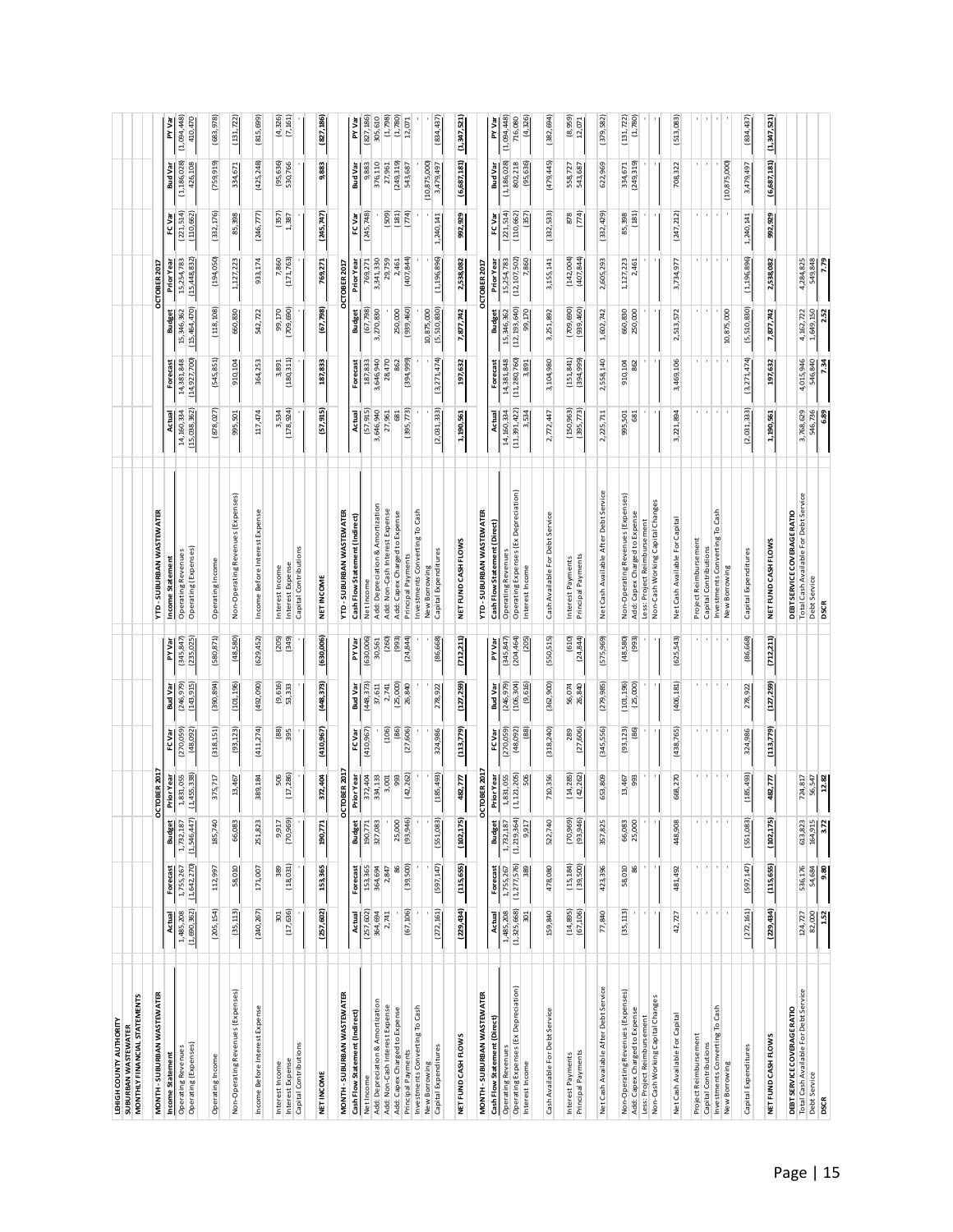| LEHIGH COUNTY AUTHORITY<br><b>CITY DIVISION</b>                      |                            |                                    |                                                                               |                          |                         |                              |                          |                                                                      |                                     |                                       |                              |                                    |                              |                              |                                       |
|----------------------------------------------------------------------|----------------------------|------------------------------------|-------------------------------------------------------------------------------|--------------------------|-------------------------|------------------------------|--------------------------|----------------------------------------------------------------------|-------------------------------------|---------------------------------------|------------------------------|------------------------------------|------------------------------|------------------------------|---------------------------------------|
| MONTHLY FINANCIAL STATEMENTS                                         |                            |                                    |                                                                               |                          |                         |                              |                          |                                                                      |                                     |                                       |                              |                                    |                              |                              |                                       |
| MONTH - CITY DIVISION                                                |                            |                                    | Ō                                                                             | <b>CTOBER 2017</b>       |                         |                              |                          | YTD-CITY DIVISION                                                    |                                     |                                       |                              | OCTOBER 2017                       |                              |                              |                                       |
| Income Statement                                                     | Actual                     | Forecast                           | <b>Budget</b>                                                                 | Prior Year               | FCVar                   | Bud Var                      | PY Var                   | Income Statement                                                     | Actual                              | Forecast                              | <b>Budget</b>                | Prior Year                         | FC Var<br>503,138            | Bud Var                      | PYVar                                 |
| Operating (Expenses)<br>Operating Revenues                           | (1, 833, 079)<br>2,686,447 | (1,872,693)<br>2,684,708           | (1,871,840)<br>3,052,405                                                      | (1,703,260)<br>3,199,957 | 1,739<br>39,614         | (365, 958)<br>38,761         | (513, 510)<br>(129, 819) | Operating (Expenses)<br>Operating Revenues                           | (18, 341, 583)<br>27,165,218        | (18, 319, 394)<br>26,662,080          | (18, 718, 400)<br>26,712,597 | 31,609,818<br>(20, 329, 426)       | (22, 189)                    | 452,621<br>376,817           | (4,444,600)<br>1,987,844              |
| Operating Income                                                     | 853,369                    | 812,015                            | 1,180,565                                                                     | 1,496,698                | 41,354                  | (327, 196)                   | (643, 329)               | Operating Income                                                     | 8,823,635                           | 8,342,686                             | 7,994,197                    | 11,280,391                         | 480,949                      | 829,438                      | (2,456,756)                           |
| Non-Operating Revenues (Expenses)                                    | (473, 575)                 | (1, 174, 984)                      | (283, 834)                                                                    | (149, 768)               | 701,409                 | (189, 741)                   | (323,806)                | Non-Operating Revenues (Expenses)                                    | (705, 569)                          | (5,149,831)                           | (2,838,340)                  | (3, 231, 385)                      | 4,444,263                    | 2,132,771                    | 2,525,816                             |
| Income Before Interest Expense                                       | 379,794                    | (362, 969)                         | 896,731                                                                       | 1,346,929                | 742,763                 | (516, 937)                   | (967, 135)               | Income Before Interest Expense                                       | 8,118,067                           | 3,192,855                             | 5,155,857                    | 8,049,006                          | 4,925,212                    | 2,962,210                    | 69,060                                |
|                                                                      | 153,979                    |                                    |                                                                               |                          | 116,644                 |                              |                          |                                                                      |                                     |                                       |                              |                                    | 71,100                       |                              |                                       |
| Capital Contributions<br>Interest Expense<br>Interest Income         | (1, 262, 941)              | (1, 262, 941)<br>37,335            | (1, 371, 708)<br>25,167                                                       | (1,315,458)<br>179,242   |                         | 128,812<br>108,767           | $(25, 263)$<br>$52, 517$ | Capital Contributions<br>Interest Expense<br>Interest Income         | (12, 629, 410)<br>444,450           | (12, 629, 410)<br>373,351             | 251,670<br>(13,717,080)      | (15,785,496)<br>383,794            |                              | 780<br>1,087,670<br>192,     | 60,656<br>3,156,086                   |
|                                                                      |                            |                                    |                                                                               |                          |                         |                              |                          |                                                                      |                                     |                                       |                              |                                    |                              |                              |                                       |
| NETINCOME                                                            | (729, 168)                 | (1,588,575)                        | (449, 810)                                                                    | 210,713                  | 859,407                 | (279, 358)                   | (939, 881)               | NET INCOME                                                           | (4,066,893)                         | (9,063,204)                           | (8,309,553)                  | (7, 352, 695)                      | 4,996,311                    | 4,242,660                    | 3,285,802                             |
| MONTH - CITY DIVISION                                                |                            |                                    | Ō                                                                             | CTOBER 2017              |                         |                              |                          | <b>YTD-CITY DIVISION</b>                                             |                                     |                                       |                              | OCTOBER 2017                       |                              |                              |                                       |
| Cash Flow Statement (Indirect)                                       | Actual                     | Forecast                           | <b>Budget</b>                                                                 | PriorYear                | FCVar                   | Bud Var                      | PY Var                   | Cash Flow Statement (Indirect)                                       | Actual                              | Forecast                              | <b>Budget</b>                | Prior Year                         | FC Var                       | Bud Var                      | PYVar                                 |
| NetIncome                                                            | (729, 168)                 | (1,588,575)                        | (449, 810)                                                                    | 210,713                  | 859,407                 | (279, 358)                   | (939,881)                | Net Income                                                           | (4,066,893)                         | (9,063,204)                           | (8, 309, 553                 | (7, 352, 695)                      | 4,996,311                    | 4,242,660                    | 3,285,802                             |
| Add: Depreciation & Amortization                                     | 450,000<br>1,262,941       | 450,000<br>1,262,941               | 1,371,708<br>466,667                                                          | 450,000                  |                         | (16, 667)                    | (52, 517)                | Add: Depredation & Amortization<br>Add: Non-Cash Interest Expense    | 4,500,000<br>6,105,549              | 4,500,000<br>6,105,549                | 4,666,670                    | 9,261,635<br>5,400,000             |                              | (166, 670)                   | (900,000)                             |
| Add: Non-Cash Interest Expense<br>Add: Capex Charged to Expense      | 485,373                    | 1,213,324                          | 658,667                                                                       | 1,315,458<br>139,230     | (727, 951)              | (173, 294)<br>108,767        | 346,143                  | Add: Capex Charged to Expense                                        | 1,508,854                           | 5,533,239                             | 7,193,219<br>6,586,670       | 2,903,823                          | (4,024,385)                  | (5,077,816)<br>(1,087,670)   | (3, 156, 086)<br>(1, 394, 969)        |
| Principal Payments                                                   |                            |                                    |                                                                               |                          |                         |                              |                          | Principal Payments                                                   |                                     |                                       |                              |                                    |                              |                              |                                       |
| Cash Outlays on Lease & Lease Reserve                                | (252,000)                  | (252,000)                          | (252,000)                                                                     | (250,000)                |                         |                              | (2,000)                  | Cash Outlays on Lease & Lease Reserve                                | (508,000)                           | (508,000)                             | (508,000)                    | (500,000)                          |                              |                              | (8,000)                               |
| Investments Converting To Cash                                       |                            |                                    |                                                                               |                          |                         |                              |                          | Investments Converting To Cash                                       |                                     |                                       |                              |                                    |                              |                              |                                       |
| Capital Expenditures<br>New Borrowing                                | (717, 477)                 | (1, 337, 191)                      | (889, 214)                                                                    | (1,299,471)              | 619,714                 | 171,737                      | 581,995                  | Capital Expenditures<br>New Borrowing                                | (4, 576, 986)                       | (7,671,906)                           | (8, 892, 140)                | (11, 953, 039)                     | 3,094,920                    | 4,315,154                    | 7,376,054                             |
|                                                                      |                            |                                    |                                                                               |                          |                         |                              |                          |                                                                      |                                     |                                       |                              |                                    |                              |                              |                                       |
| NET FUND CASH FLOWS                                                  | 499,669                    | (251,501)                          | 906,018                                                                       | 565,930                  | 751,170                 | (406,349)                    | (66, 260)                | NET FUND CASH FLOWS                                                  | 2,962,524                           | (1, 104, 322)                         | 736,866                      | (2, 240, 276)                      | £,<br>4,066,                 | 2,225,658                    | 5,202,801                             |
| MONTH-CITY DIVISION                                                  |                            |                                    | ō                                                                             | CTOBER 2017              |                         |                              |                          | YTD-CITY DIVISION                                                    |                                     |                                       |                              | OCTOBER 2017                       |                              |                              |                                       |
| Cash Flow Statement (Direct)                                         | Actual                     | Forecast                           | <b>Budget</b>                                                                 | Prior Year               | FCVar                   | Bud Var                      | PY Var                   | (Direct)<br><b>Cash Flow Statement</b>                               | Actual                              | Forecast                              | Budget                       | Prior Year                         | FC Var                       | Bud Var                      | PY Var                                |
| Operating Revenues                                                   | 2,686,447                  | 2,684,708                          | 3,052,405                                                                     | 3,199,957                | 1,739                   | (365,958)                    | (513, 510)               | Operating Revenues                                                   | 27,165,218                          | 26,662,080                            | 26,712,597                   | 31,609,818                         | 503,138                      | 452,621                      | (4,444,600)                           |
| Operating Expenses (Ex Depredation)                                  | (1, 383, 079)              | (1, 422, 693)                      | (1,405,173)                                                                   | (1, 253, 260)            | 39,614                  | 22,094                       | (129, 819)               | Operating Expenses (Ex Depreciation)                                 | (13, 841, 583)                      | (13, 819, 394)                        | (14,051,730)                 | (14, 929, 426)                     | (22, 189)                    | 210,147                      | 1,087,844                             |
| Interest Income                                                      | 153,979                    | 37,335                             | 25,167                                                                        | 179,242                  | 116,644                 | 128,812                      | (25, 263)                | Interest Income                                                      | 444,450                             | 373,351                               | 251,670                      | 383,794                            | 71,100                       | 192,780                      | 60,656                                |
| Cash Available For Debt Service                                      | 1,457,347                  | 1,299,350                          | 1,672,399                                                                     | 2,125,939                | 157,997                 | (215, 052)                   | 592)<br>(668,            | Cash Available For Debt Service                                      | 13,768,086                          | 13,216,037                            | 12,912,537                   | 17,064,186                         | 552,049                      | 549<br>855,                  | (3, 296, 100)                         |
| Interest Payments                                                    |                            | $\mathbf{r}$                       |                                                                               |                          |                         | $\mathbf{r}$                 |                          | Interest Payments                                                    | (6, 523, 861)                       | (6,523,861)                           | (6, 523, 861)                | (6,523,861)                        |                              |                              |                                       |
| Principal Payments                                                   |                            |                                    |                                                                               |                          |                         |                              |                          | Principal Payments                                                   |                                     |                                       |                              |                                    |                              |                              |                                       |
| Net Cash Available For Debt Service                                  | 1,457,347                  | 1,299,350                          | 1,672,399                                                                     | 2,125,939                | ,997<br>157             | (215,052                     | 592)<br>(668,            | Net Cash Available For Debt Service                                  | 7,244,225                           | 6,692,176                             | 6,388,676                    | 10,540,325                         | 552,049                      | 855,549                      | (3, 296, 100)                         |
| Non-Operating Revenues (Expenses)                                    |                            | (1, 174, 984)                      |                                                                               | (149, 768)               | 701,409                 |                              |                          | Non-Operating Revenues (Expenses)                                    | (705, 569)                          |                                       |                              | (3, 231, 385)                      | 4,444,263                    | 2,132,771                    |                                       |
| Add: Capex Charged to Expense                                        | $(473,575)$<br>$485,373$   |                                    |                                                                               | 139,230                  | $(727,951)$<br>$20,599$ | $(189, 741)$<br>$(173, 294)$ | $(323,806)$<br>$346,143$ | Add: Capex Charged to Expense                                        |                                     | $(5,149,831)$<br>$5,533,239$          | $(2,838,340)$<br>6,586,670   | 2,903,823                          | $(4,024,385)$<br>$(352,742)$ | $(5,077,816)$<br>$2,718,764$ | 2,525,816<br>(1,394,969)<br>(558,736) |
| Less: Project Reimbursement<br>Cash Outlays on Lease & Lease Reserve | (252,000)                  | 1,213,324<br>(20,599)<br>(252,000) | $\begin{array}{c} (283,834) \\ 658,667 \\ (327,750) \\ (252,000) \end{array}$ | (250,000)                |                         | 327,750                      | (2,000)                  | Cash Outlays on Lease & Lease Reserve<br>Less: Project Reimbursement | 1,508,854<br>(558,736)<br>(508,000) | ,994)<br>$(205, 994)$<br>$(508, 000)$ | (3, 277, 500)<br>(508,000)   | (500,000)                          |                              |                              | (8,000)                               |
| Non-Cash Working Capital Changes                                     |                            |                                    |                                                                               |                          |                         |                              |                          | Non-Cash Working Capital Changes                                     |                                     |                                       |                              |                                    |                              |                              |                                       |
| Net Cash Available For Capital                                       | 1,217,146                  | 1,065,091                          | 1,467,482                                                                     | 401<br>1,865,            | 152,055                 | (250, 336)                   | 255)<br>(648,            | Net Cash Available For Cap                                           | 6,980,774                           | 6,361,590                             | 6,351,506                    | 763<br>9,712,                      | 619,185                      | 629,268                      | (2, 731, 989)                         |
| Project Reimbursement                                                |                            | 20,599                             | 327,750                                                                       |                          | (20,599)                | 750)<br>(327,                |                          | Project Reimbursement                                                | 736<br>558,                         | ,994<br>205,                          | 500<br>3,277,                |                                    | 742<br>352,                  | (2,718,764)                  | 558,736                               |
| Capital Contributions                                                |                            |                                    |                                                                               |                          |                         |                              |                          | Capital Contributions                                                |                                     |                                       |                              | $\sim$                             |                              |                              |                                       |
| Investments Converting To Cash<br>New Borrowing                      | $\mathbf{r}$               |                                    |                                                                               |                          | $\sim$                  | $\mathbf{r}$                 |                          | Investments Converting To Cash<br>New Borrowing                      |                                     |                                       |                              | $\mathbf{r}_\perp$<br>$\mathbf{1}$ | $\mathbf{r}$ .               |                              |                                       |
| Capital Expenditures                                                 | (717, 477)                 | (1, 337, 191)                      | (889, 214)                                                                    | (1,299,471)              | 619,714                 | 171,737                      | 581,995                  | Capital Expenditures                                                 | (4, 576, 986)                       | (7,671,906)                           | (8,892,140)                  | (11, 953, 039)                     | 3,094,920                    | 4,315,154                    | 7,376,054                             |
| NET FUND CASH FLOWS                                                  | 499,669                    | (251,501)                          | 906,018                                                                       | 565,930                  | 751,170                 | (406, 349)                   | (66, 260)                | NET FUND CASH FLOWS                                                  | 2,962,524                           | (1, 104, 322)                         | 736,866                      | (2,240,276)                        | 4,066,847                    | 2,225,658                    | 5,202,801                             |
| DEBT SERVICE COVERAGE RATIO                                          |                            |                                    |                                                                               |                          |                         |                              |                          | DEBT SERVICE COVERAGE RATIO                                          |                                     |                                       |                              |                                    |                              |                              |                                       |
|                                                                      | $1,427,146$<br>$1,087,310$ | 1,275,091                          | 1,677,482                                                                     | 2,128,279                |                         |                              |                          | Net Cash Available For Debt Service                                  | 13,592,635                          | 13,015,451                            | 13,005,367                   | 17, 117, 584                       |                              |                              |                                       |
| Net Cash Available For Debt Service<br>Debt Service<br><b>DSCR</b>   |                            | 1,087,310                          | 1,087,310                                                                     | 1,031,060                |                         |                              |                          | Debt Service                                                         | 10,873,100                          | 10,873,100                            | 10,873,100                   | 10,873,100                         |                              |                              |                                       |
|                                                                      | 1.31                       | 1.17                               | 1.54                                                                          | 2.06                     |                         |                              |                          | <b>DSCR</b>                                                          | 1.25                                | 1.20                                  | 1.20                         | 1.57                               |                              |                              |                                       |